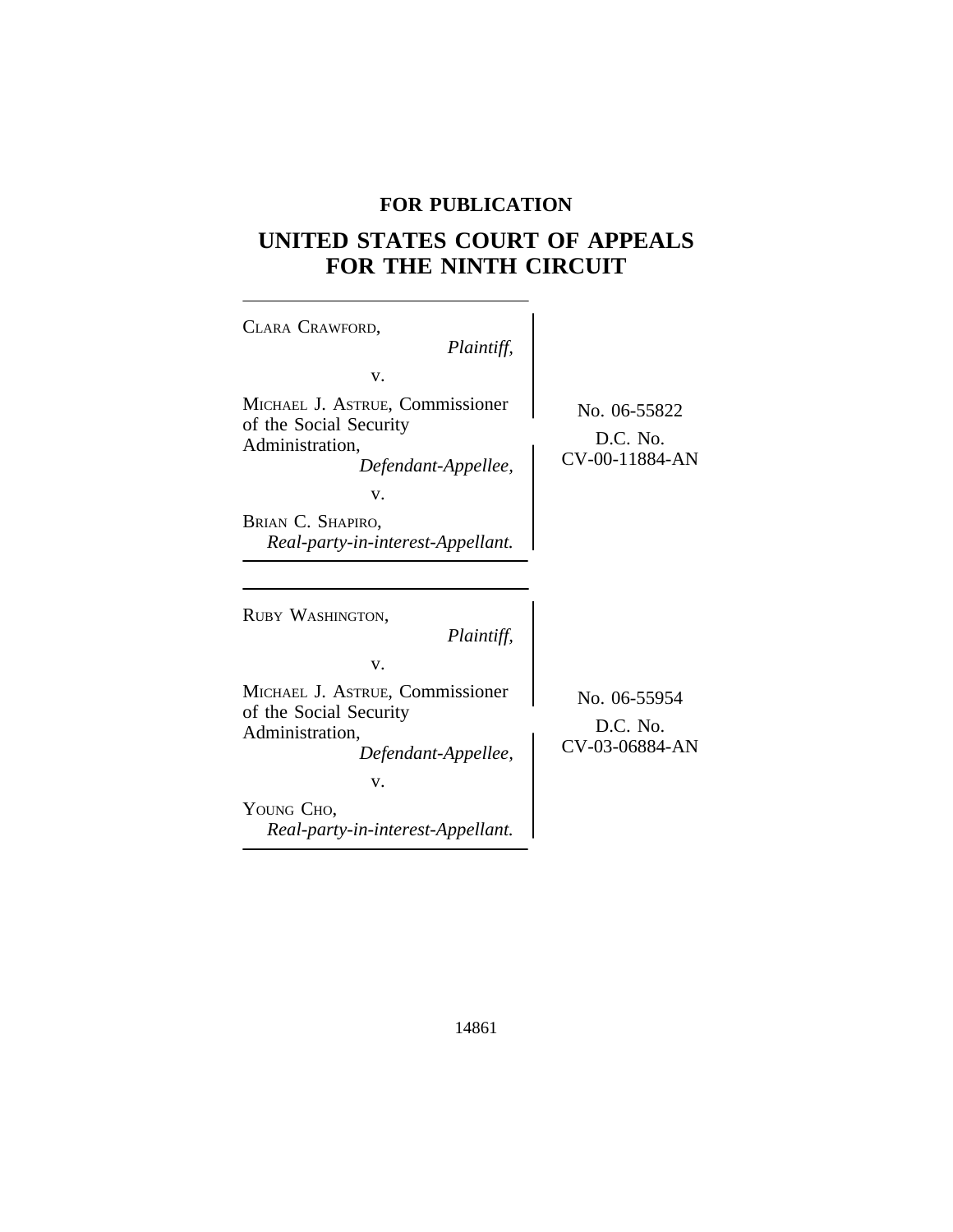<sup>D</sup>APHNE M. TREJO, *Plaintiff,* v. MICHAEL J. ASTRUE, Commissioner No. 06-56284 of the Social Security <br>Administration, CV-98-05662-RNB *Defendant-Appellee,* OPINION v. DENISE BOURGEOIS HALEY, *Real-party-in-interest-Appellant.*

Appeal from the United States District Court for the Central District of California Arthur Nakazato and Robert N. Block, Magistrate Judges, Presiding

> Argued and Submitted June 22, 2009—Seattle, Washington

> > Filed November 4, 2009

Before: Alex Kozinski, Chief Judge, Mary M. Schroeder, Betty B. Fletcher, Harry Pregerson, Stephen Reinhardt, Andrew J. Kleinfeld, Marsha S. Berzon, Johnnie B. Rawlinson, Richard R. Clifton, Carlos T. Bea, and N. Randy Smith, Circuit Judges.

Opinion by Judge B. Fletcher; Partial Concurrence and Partial Dissent by Judge Clifton; Dissent by Judge Bea.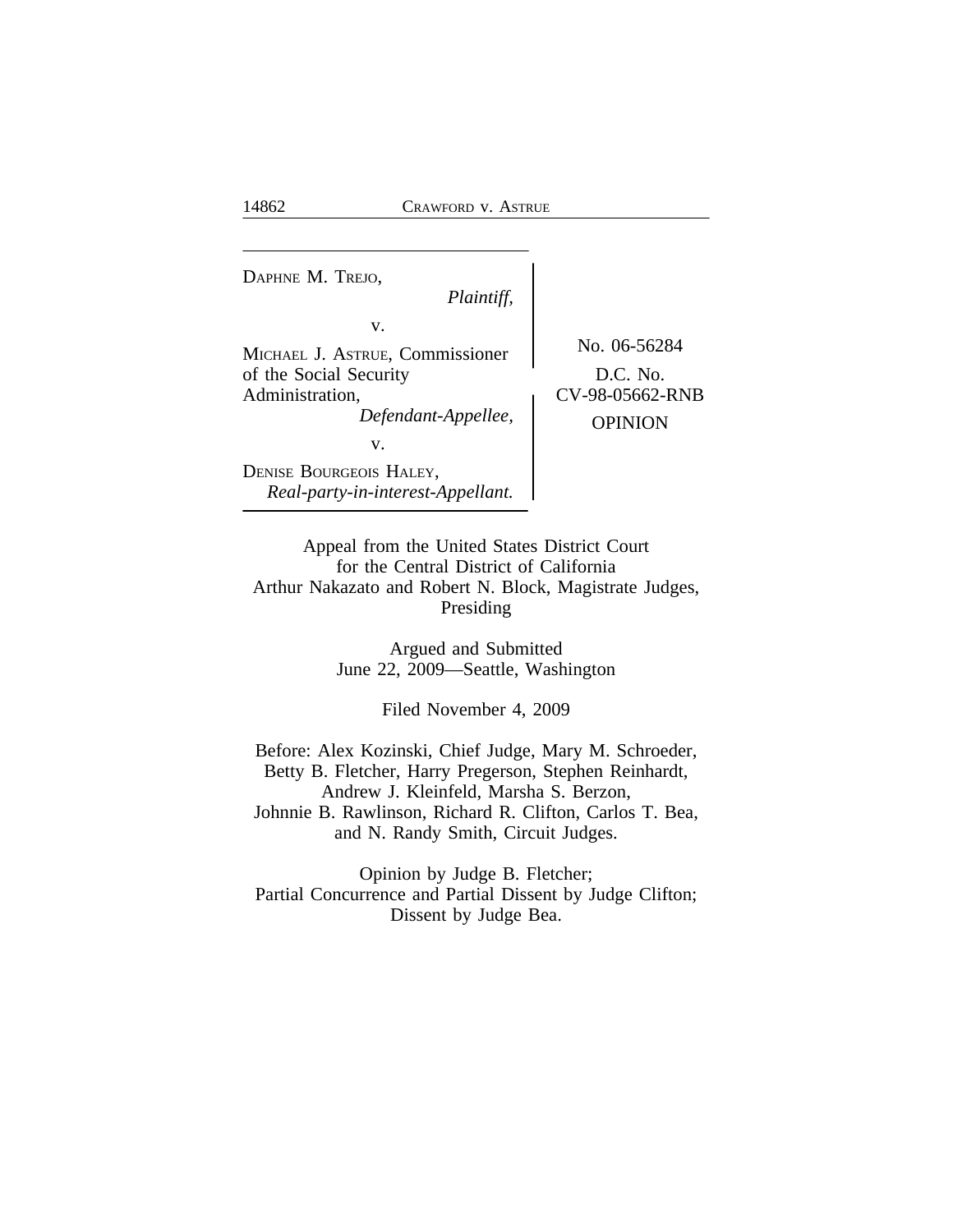#### **COUNSEL**

Lawrence D. Rohlfing, Santa Fe Springs, California, for the real parties in interest-appellants.

Michael E. Robinson, Department of Justice, Washington, D.C., for the defendant-appellee.

## **OPINION**

#### B. FLETCHER, Circuit Judge:

We review three consolidated appeals that present one overarching issue: Did the district court follow the mandate of *Gisbrecht v. Barnhart*, 535 U.S. 789 (2002), in determining the amount of attorneys' fees awarded to lawyers who successfully represented Social Security disability insurance ("SSDI") claimants in federal court under contingent-fee contracts?**<sup>1</sup>** We hold in each case that it did not. We vacate the district courts' orders and grant the attorneys the contingencybased fees they requested.

## **I.**

In each of the three cases presented for review, the Social Security Administration ("SSA") denied a claim for benefits. Each claimant retained an attorney to challenge the administrative action in federal court. Each of the three claimants was represented by a different attorney: Brian C. Shapiro represented Clara Crawford; Young Cho represented Ruby Washington; and Denise Bourgeois Haley represented Daphne M.

<sup>&</sup>lt;sup>1</sup>The three orders are appealed from the Central District of California. Two of them, *Crawford v. Barnhart*, No. 00-cv-11884, and *Washington v. Barnhart*, No. 03-cv-06884, were decided by Magistrate Judge Nakazato. The third, *Trejo v. Barnhart*, No. 98-cv-05662, was decided by Magistrate Judge Block.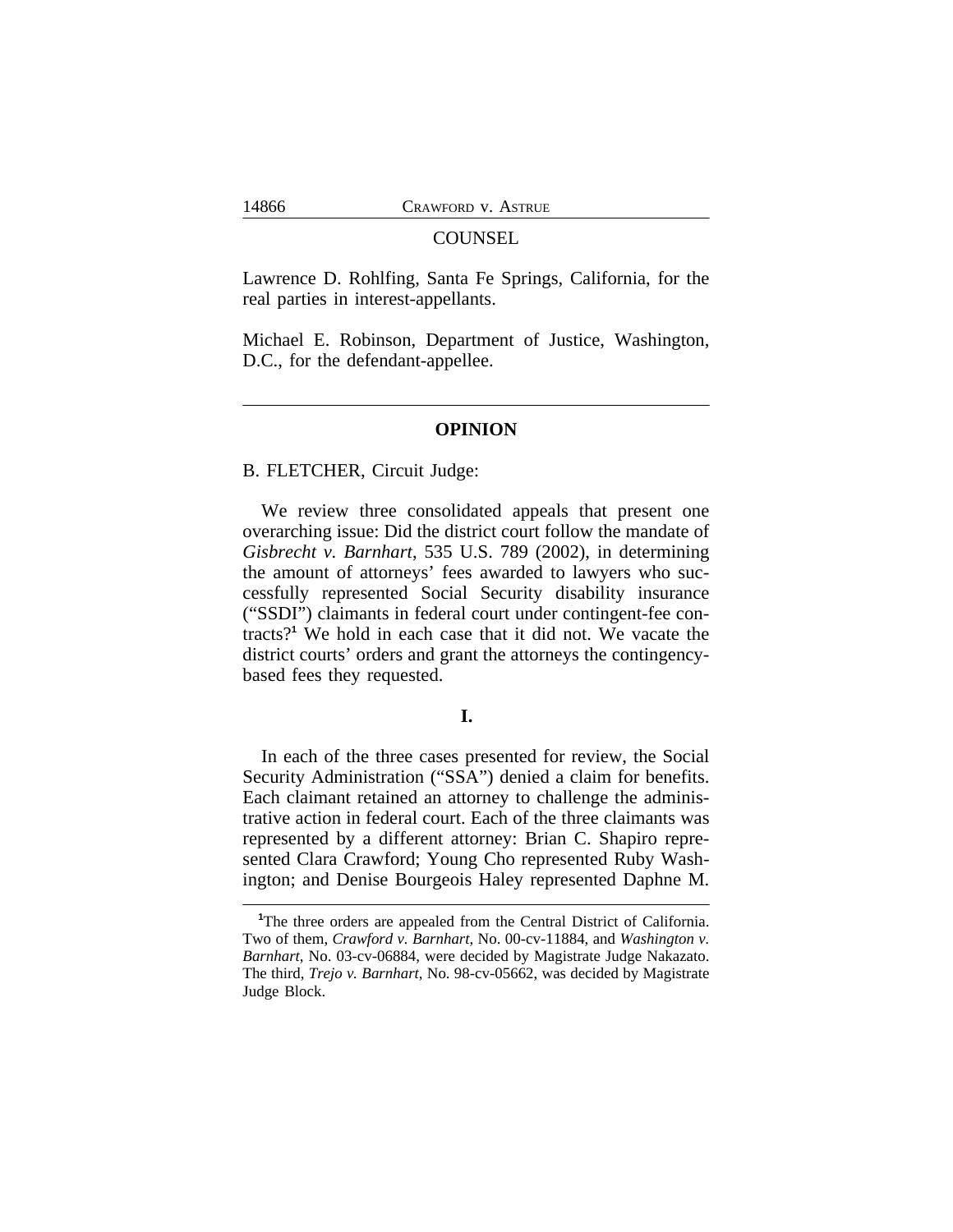Trejo. All three attorneys were affiliated with the Lawrence D. Rohlfing ("Rohlfing") law firm, which specializes in Social Security matters. In each case, the claimant signed a written contingent-fee agreement under which the attorney would be paid 25% of any past-due benefits awarded to the claimant. The district court remanded each case back to the SSA, which eventually awarded substantial past-due benefits to each claimant. The attorneys subsequently filed motions in the district court pursuant to 42 U.S.C. § 406(b) requesting fees of less than the 25% of past-due benefits for which their attorney-client fee agreements provided. In each case, the Commissioner of Social Security ("Commissioner") declined to assert a position on the reasonableness of the fees requested by the attorneys.**<sup>2</sup>** None of the claimants objected to the requested fees. Nevertheless, the district court in each case awarded significantly lower fees than the attorneys sought.**<sup>3</sup>**

#### **A.** *Crawford (Real-party-in-interest Shapiro)*

On remand, the SSA awarded Crawford \$123,891.20 in past-due benefits. Twenty-five percent of that amount is \$30,972.80. Shapiro requested a fee of \$21,000 (16.95% of the past-due benefits awarded). To support his motion, Shapiro presented evidence that he spent 19.5 hours of his own time and 4.5 hours of paralegal time on Crawford's case. Because the Rohlfing firm operates only on a contingent-fee basis, Shapiro presented evidence (1) that small firms charged average hourly rates, after accounting for inflation, of \$272.72 for partners, \$186.54 for associates, and \$93.82 for paralegals; (2) that the upper-decile hourly rates charged for each posi-

<sup>&</sup>lt;sup>2</sup>The Commissioner "plays a part in the fee determination resembling" that of a trustee for the claimants." *Gisbrecht*, 535 U.S. at 798 n. 6.

**<sup>3</sup>** In each case, the district court properly reduced the fee award by the amount of attorneys' fees already paid by the government under the Equal Access to Justice Act ("EAJA"). *See* 28 U.S.C. § 2412. A district court may award fees under both the EAJA and 42 U.S.C. § 406(b), "but the claimant's attorney must refund to the claimant the amount of the smaller fee." *Gisbrecht*, 535 U.S. at 796 (quotation and alteration omitted).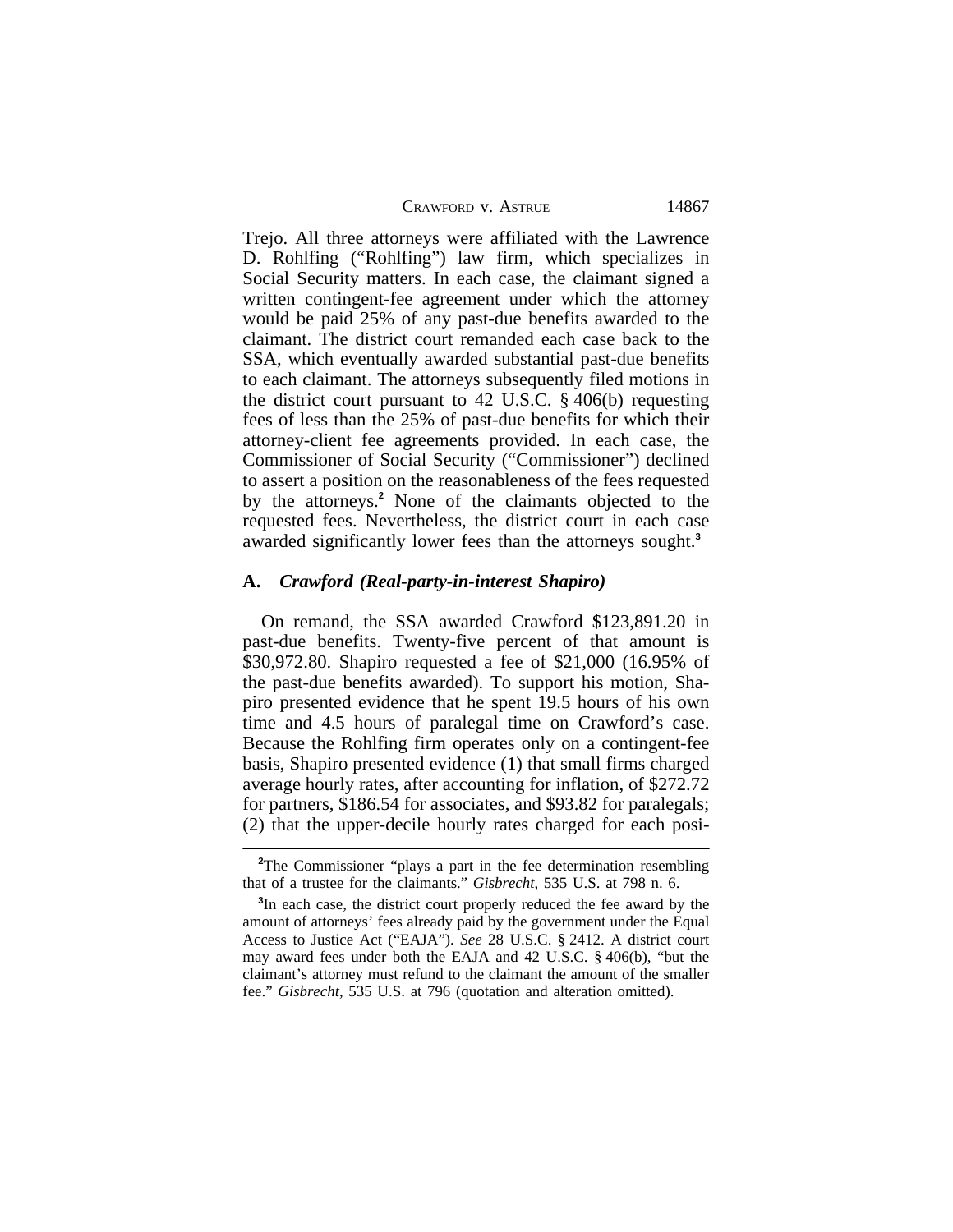tion in small firms were \$366.54, \$272.72, and \$130.91, respectively; and (3) that the average gross income of small plaintiffs' contingency firms was about 30-40% higher than the average gross income of all small law firms combined. He also presented evidence that a lawyer representing SSDI claimants in federal court could anticipate payment in only about 35% of cases because (1) district courts granted benefits in SSDI cases only about 6% of the time, and (2) in the 48% of cases in which the district court remanded an SSDI case to the agency, the SSA awarded benefits about 60% of the time. To aid the district court's evaluation of his request, Shapiro noted that the fee he requested was equivalent to 3.55 times the lodestar calculation and reasonably accounted for the risk he assumed in representing his client on a contingent-fee basis.

The court found that there was no "fraud or overreaching" in the negotiation of the 25% contingent-fee agreement, that the requested fee was within the 25% boundary set by § 406(b), and that Shapiro caused no unnecessary delay resulting in an undue accumulation of back benefits. The court also found that the hours, comparative hourly rates, and inflation rates that Shapiro presented were reasonable and would result in a lodestar fee of \$5,907.14. The court concluded, however, that Shapiro had not met his burden of convincing the court that a fee of \$21,000, which the court found represented a 256% "enhancement" over the lodestar, was reasonable. The court noted that Shapiro did not present "data regarding his firm's success rate that would enable the Court to assess the risk assumed by his firm in representing social security benefits claimants in the Central District of California" and determined that counsel's expertise had already been taken into account in the comparative hourly rate. The court therefore found that the fee constituted a "windfall" and that a "substantial reduction [was] warranted." The court concluded, without explaining its reasoning, that a 40% percent enhancement over the lodestar fee would be reasonable. The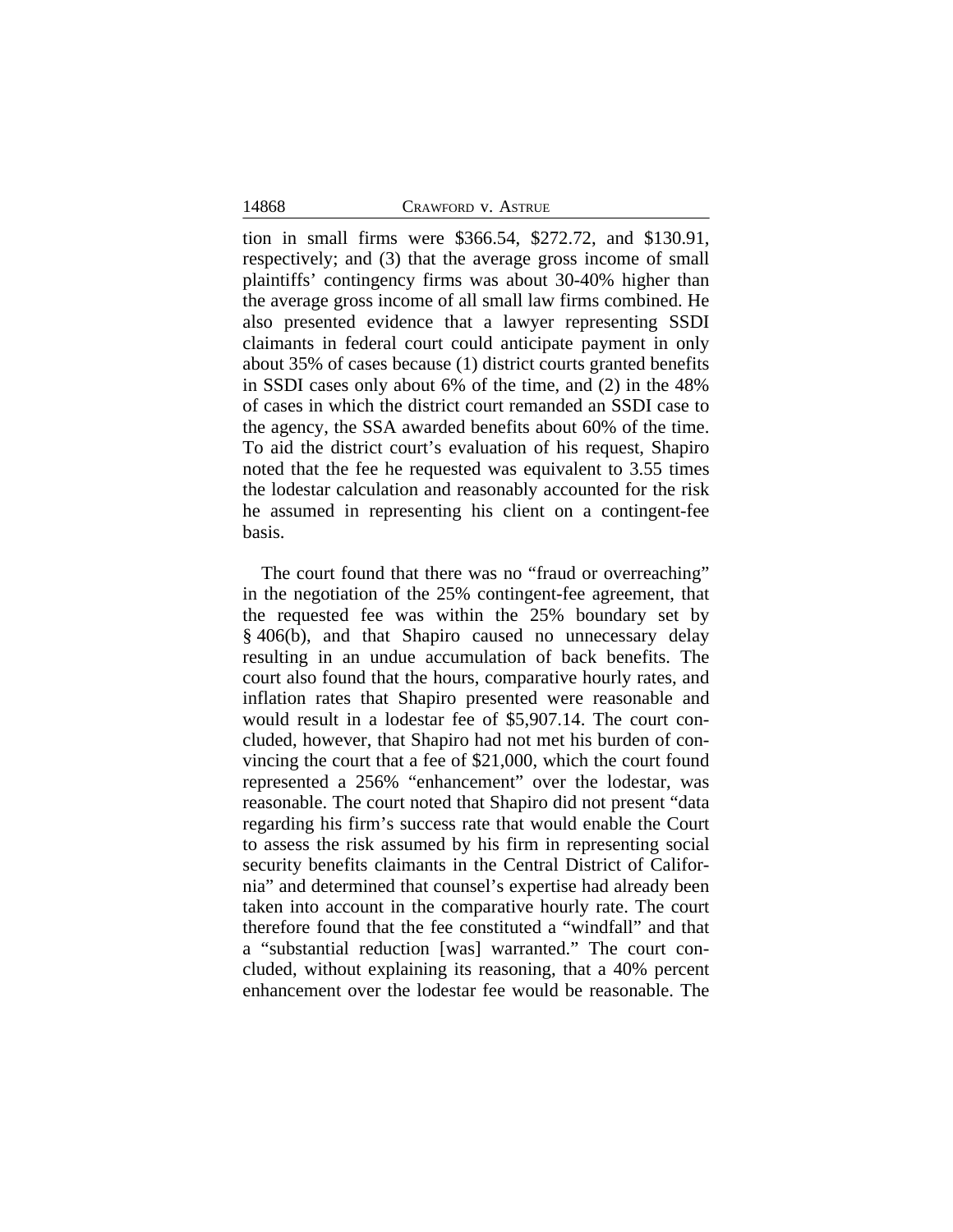court awarded a fee of \$8,270.00, or 6.68% of the past-due benefits.

#### **B.** *Washington (Real-party-in-interest Cho)*

On remand, the SSA awarded Washington \$76,041.00 in past-due benefits. Twenty-five percent of that amount is \$19,010.25. Cho sought a fee of \$11,500.00 (15.12% of the benefits awarded). Cho presented evidence that he spent 17.45 hours of his time and 4.7 hours of paralegal time on the case. Cho introduced the same comparative hourly rate data that Shapiro presented, as well as evidence that the costs of legal services had risen faster than the cost of living, justifying hourly rates in the ninth decile of \$429.95 for partners, \$319.90 for associates, and \$153.55 for paralegals. Finally, Cho presented the same success-rate data for SSDI cases as did Shapiro. Cho noted that courts determining fees in classaction securities cases had found that multipliers of 3 to 4.5 over the lodestar were reasonable.

The same magistrate judge who decided *Crawford* also decided *Washington*. As in *Crawford*, the court found that there was no "fraud or overreaching" in the making of the contingent-fee agreement, that the fee Cho sought fell within the 25% statutory boundary and was less than the fee Washington agreed to pay, and that there was no "excessive delay" attributable to counsel. The court also found that the economic data Cho presented were reasonable. Nevertheless, the court found that the requested fee, which it found represented an 82% "enhancement" over the \$6,303.95 lodestar fee, was unreasonable. As in *Crawford*, the court noted that Cho had provided no data regarding his law firm's success rate and that Cho's skills were already accounted for in determining the reasonable hourly rate. The court also found that: (1) "counsel did not have to do much work to persuade the Commissioner to stipulate to a remand," and (2) a fee representing a 3 to 4.5 multiplier over the lodestar would be unreasonable because Social Security cases are not as complex or expensive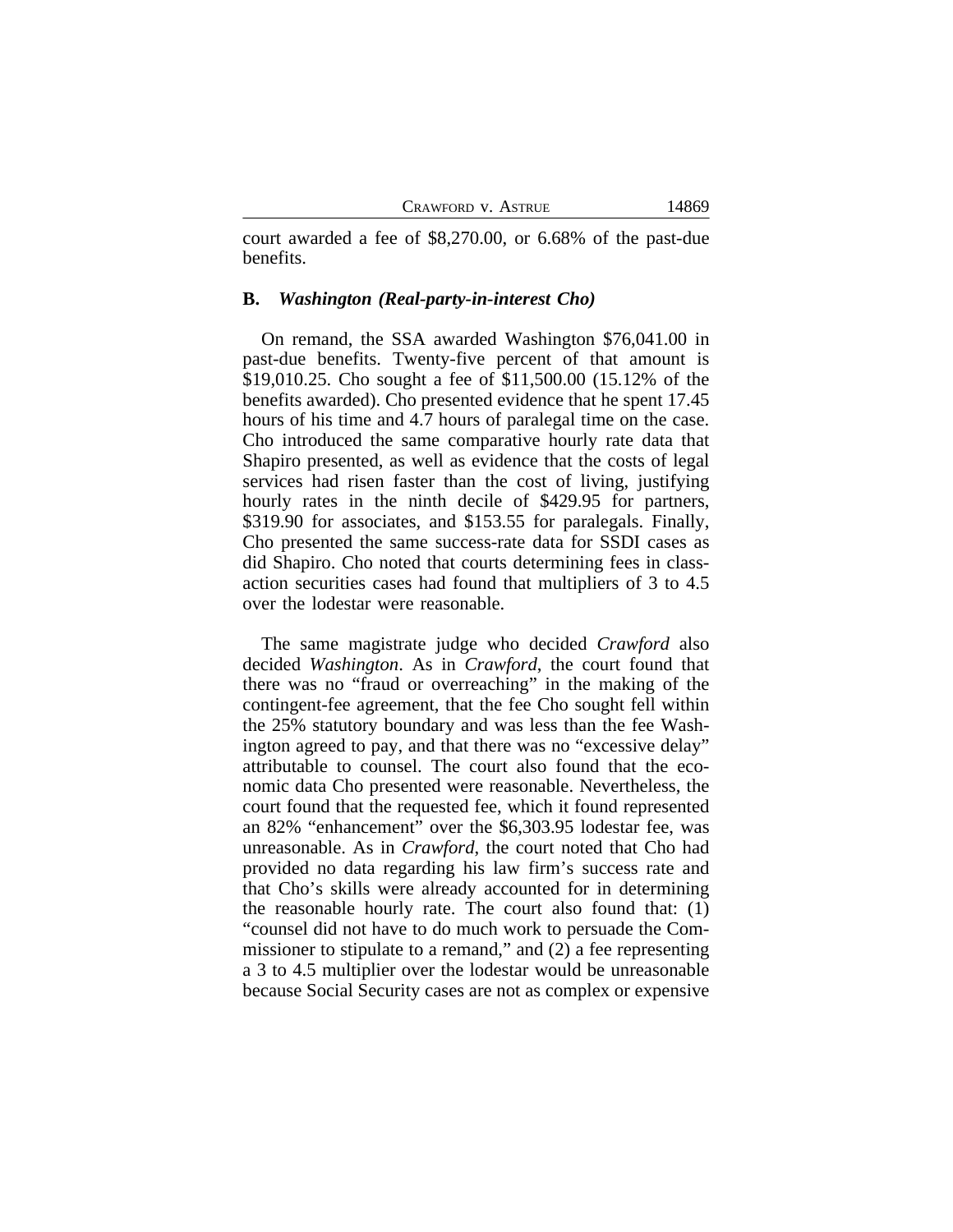as class-action securities litigation. Concluding that the requested fee would represent a "windfall," the court applied a 40% enhancement to the lodestar fee, without explaining why that percentage increase would result in a reasonable fee. The court awarded a fee of \$8,825.53, or 11.61% of the pastdue benefits.

#### **C.** *Trejo (Real-party-in-interest Haley)*

On remand, the SSA awarded Trejo \$172,223.00 in pastdue benefits. Twenty-five percent of that amount is \$43,055.75. Haley sought a fee of \$24,000 (13.94% of the past-due benefits awarded.) She presented evidence that she spent 26.9 hours of her time and 2.6 hours of paralegal time on the case. She also presented the same comparative hourly rate data and success rate data as did Shapiro and Cho.

The court acknowledged the contingent-fee agreement providing for 25% of the past-due benefits awarded and found that there was no evidence of fraud or overreaching by counsel in making the agreement. The court noted the "high quality of the representation provided . . . which ultimately resulted in a fully favorable decision awarding over twelve years of back benefits" and found that there was no excessive delay attributable to Haley. The court also found that Haley's economic data were reasonable. Nevertheless, the court found that the fee Haley sought was unreasonable. First, finding that 1.5 hours of claimed paralegal time and 1.4 hours of claimed attorney time were improperly attributed to the federal court action, the court reduced the hours worked to 25.5 hours of attorney time and 1.1 hours of paralegal time. Second, as in *Crawford* and *Washington*, the court noted that Haley had provided no data regarding her law firm's success rate and that Haley's skills were already accounted for in determining the reasonable hourly rate. Third, the court found that there was no evidence that the firm was precluded from other employment by accepting Trejo's case and that the case did not involve any unduly short time limits. The court concluded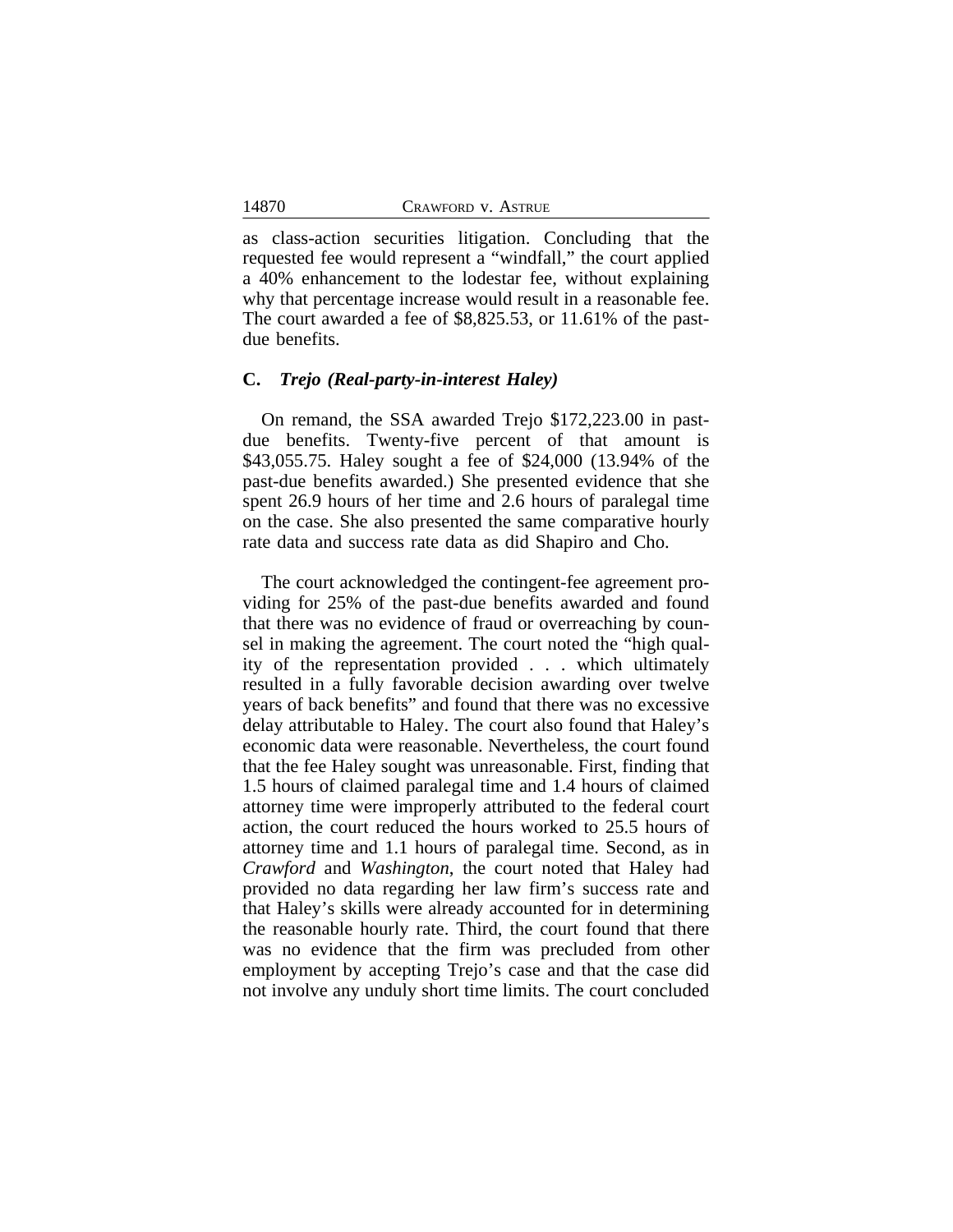that "plaintiff's counsel has done a wholly inadequate job convincing the Court that the 279% enhancement sought . . . is reasonable under the circumstances presented," and that a reasonable enhancement over the \$6,325.20 lodestar would be 100%. The court did not, however, explain why a 100% enhancement would be reasonable. The court determined that a reasonable fee would be \$12,650.40, or about 7.35% of the past-due benefits.

## **II.**

The three attorneys timely appealed the district courts' fee orders. We consolidated the cases for argument. We review a district court's award of attorneys' fees pursuant to 42 U.S.C. § 406(b) for abuse of discretion. *Clark v. Astrue*, 529 F.3d 1211, 1213 (9th Cir. 2008) (citing *Allen v. Shalala*, 48 F.3d 456, 457 (9th Cir. 1995), *abrogated on other grounds by Gisbrecht*, 535 U.S. at 799). "The district court abuses its discretion if it does not apply the correct legal standard or rests its decision on a clearly erroneous finding of fact." *Id.* at 1214. We review de novo the district court's interpretation of a statute. *Id.*; *see also Mudd v. Barnhart*, 418 F.3d 424, 427 (4th Cir. 2005) (reviewing de novo the district court's interpretation of 42 U.S.C. § 406(b)).

## **A.**

**[1]** Under 42 U.S.C. § 406(b), a court entering judgment in favor of an SSDI claimant who was represented by an attorney "may determine and allow as part of its judgment a reasonable fee for such representation, not in excess of 25 percent of the total of the past-due benefits to which the claimant is entitled by reason of such judgment." **4** In contrast

**<sup>4</sup>**Section 406(b)(1)(A) provides,

Whenever a court renders a judgment favorable to a claimant under this subchapter who was represented before the court by an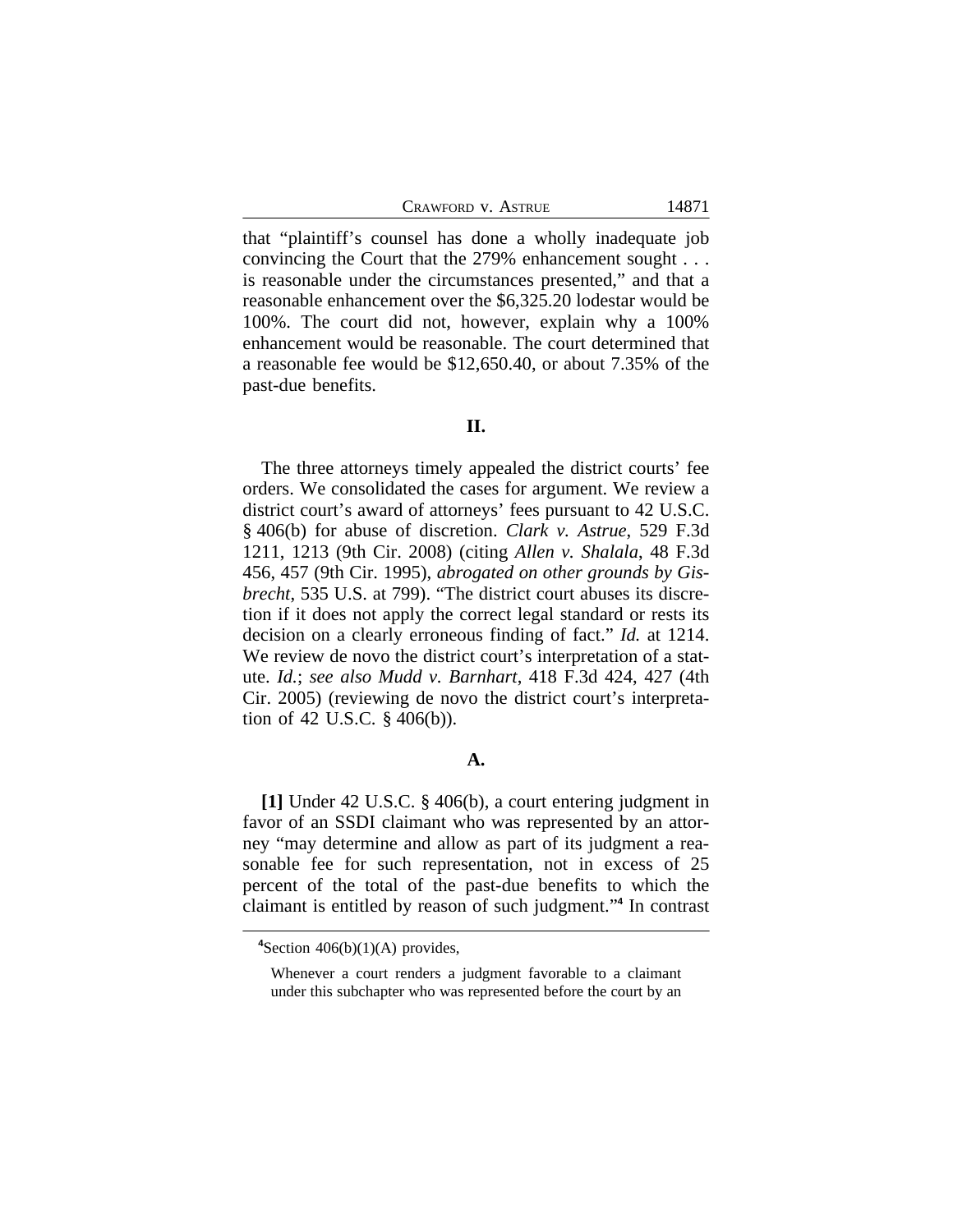to fees awarded under fee-shifting provisions such as 42 U.S.C. § 1988, the fee is paid by the claimant out of the pastdue benefits awarded; the losing party is not responsible for payment.**<sup>5</sup>** *Gisbrecht*, 535 U.S. at 802. Also in contrast to fees awarded under fee-shifting statutes, under which "nothing prevents the attorney for the prevailing party from gaining additional fees, pursuant to contract, from his own client," *id.* at 806, the court-awarded fee is the only way a successful SSDI attorney may recover fees for work performed before the district court. In fact, it is a criminal offense for an attorney to collect fees in excess of those allowed by the court. 42 U.S.C. § 406(b)(2); *see also Gisbrecht*, 535 U.S. at 806-07.**<sup>6</sup>**

SSDI attorneys routinely enter into contingent-fee agreements specifying that the fee will be 25% of any past-due benefits recovered, thus providing the attorney the statutory maximum of fees if the representation is successful. *See Gis-*

**<sup>5</sup>**Section 406(b) fees are based only on the amount of past-due benefits recovered, even where the claimant is entitled to continuing benefits. *See Gisbrecht*, 535 U.S. at 795. Thus, the claimant may actually pay the attorney far less than 25% of the total benefits recovered.

**<sup>6</sup>**An attorney may also petition for fees for representing a claimant at the administrative level. 42 U.S.C. § 406(a). Section 406(a) fees may not exceed the lesser of 25% of past-due benefits or \$5,300. 42 U.S.C. § 406(a)(2)(A)(ii), (iii); *Gisbrecht*, 535 U.S. at 795 (noting that the statutory \$4,000 limit was increased to \$5,300 by regulation in 2002); 67 Fed. Red. 2477. The 25% cap on attorneys' fees in § 406(b) limits only the amount of attorneys' fees awarded for representation before the district court. It does not limit the combined fees awarded under  $\S$  406(a) for representation before the SSA and under § 406(b) for representation before the district court. *Clark*, 529 F.3d at 1218.

attorney, the court may determine and allow as part of its judgment a reasonable fee for such representation, not in excess of 25 percent of the total of the past-due benefits to which the claimant is entitled by reason of such judgment, and the Commissioner of Social Security may . . . certify the amount of such fee for payment to such attorney out of, and not in addition to, the amount of such past-due benefits.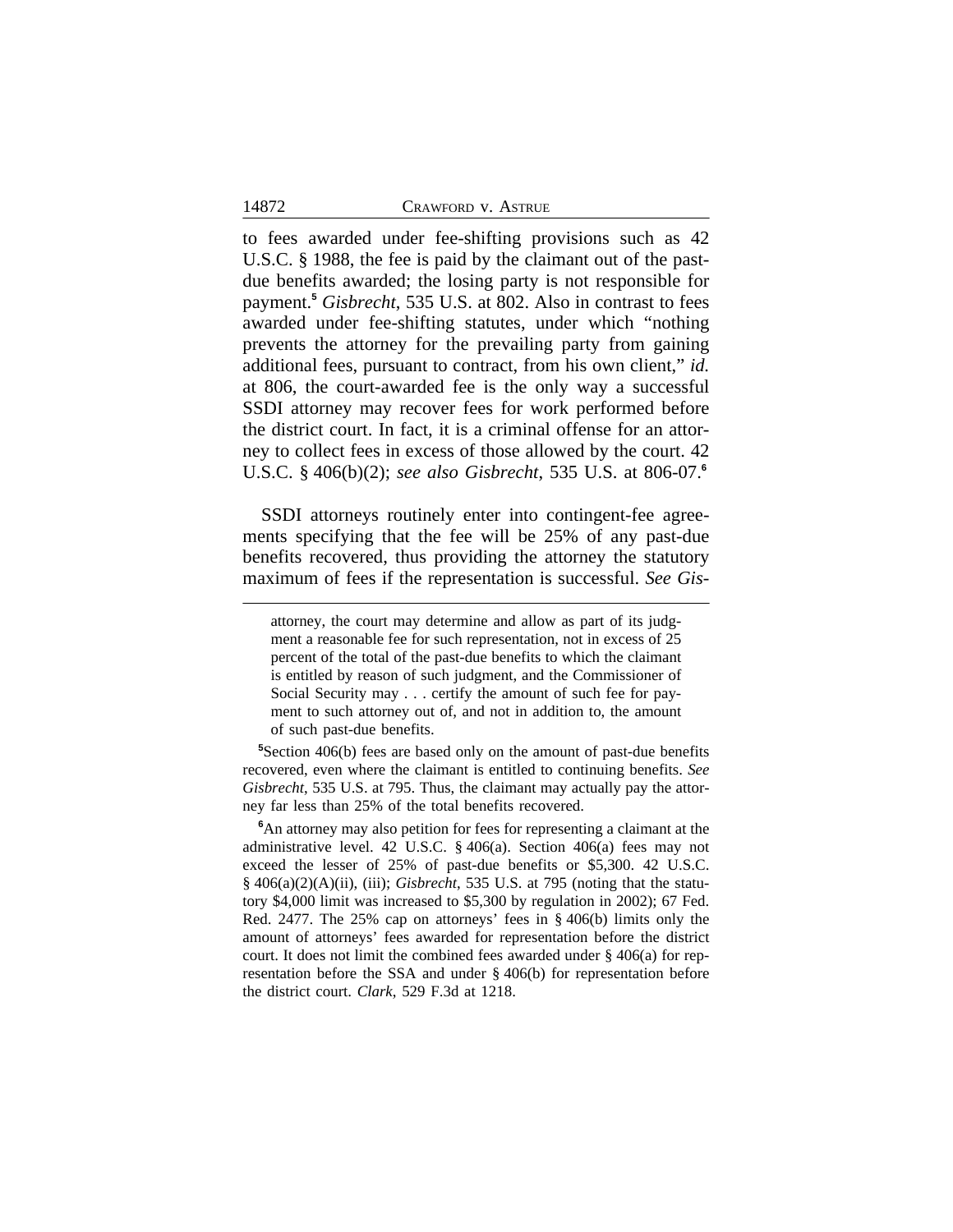*brecht*, 535 U.S. at 803. Contingent-fee agreements were already prevalent at the time § 406(b) was enacted, *see id.* at 805, and agreements providing for fees of 25% of past-due benefits have since become the "most common fee arrangement between attorneys and Social Security claimants." *Id.* at 800. The statute does not specify how courts should determine whether a requested fee is reasonable. *See id.* (noting "the statute's inconclusive text"). Rather, the statute provides only that the fee must not exceed 25% of the past-due benefits awarded.

**[2]** Before *Gisbrecht*, the circuits were split regarding how to address this ambiguity in the statute. We belonged to the majority of circuits which used the lodestar method to determine a reasonable fee under § 406(b). *See Gisbrecht v. Apfel*, 238 F.3d 1196, 1197-98 (9th Cir. 2000); *see also Allen*, 48 F.3d at 458. Under the lodestar method, the district court determines a reasonable fee by multiplying the reasonable hourly rate by the number of hours reasonably expended on the case. *Gisbrecht*, 238 F.3d at 1197-98. Although the district court could consider the contingent nature of the fee agreement in determining a reasonable fee, we held that failure to do so was not an abuse of discretion. *See id*. at 1199. Three other circuits rejected the lodestar method, instead giving effect to the attorney-client contingent-fee agreement unless the resulting fee was unreasonable. *See Wells v. Sullivan*, 907 F.2d 367, 370 (2d Cir. 1990); *Rodriquez v. Bowen*, 865 F.2d 739, 746 (6th Cir. 1989) (en banc); *McGuire v. Sullivan*, 873 F.2d 974, 980-81 (7th Cir. 1989); *see also Gisbrecht*, 535 U.S. at 799 (listing cases).

**[3]** In *Gisbrecht*, the Supreme Court flatly rejected our lodestar approach. The Court explained that we had "erroneously read § 406(b) to override customary attorney-client contingent-fee agreements" when we approved the use of the lodestar to determine a reasonable fee, *Gisbrecht*, 535 U.S. at 808-09. The Court held that a district court charged with determining a reasonable fee award under  $\S 406(b)(1)(A)$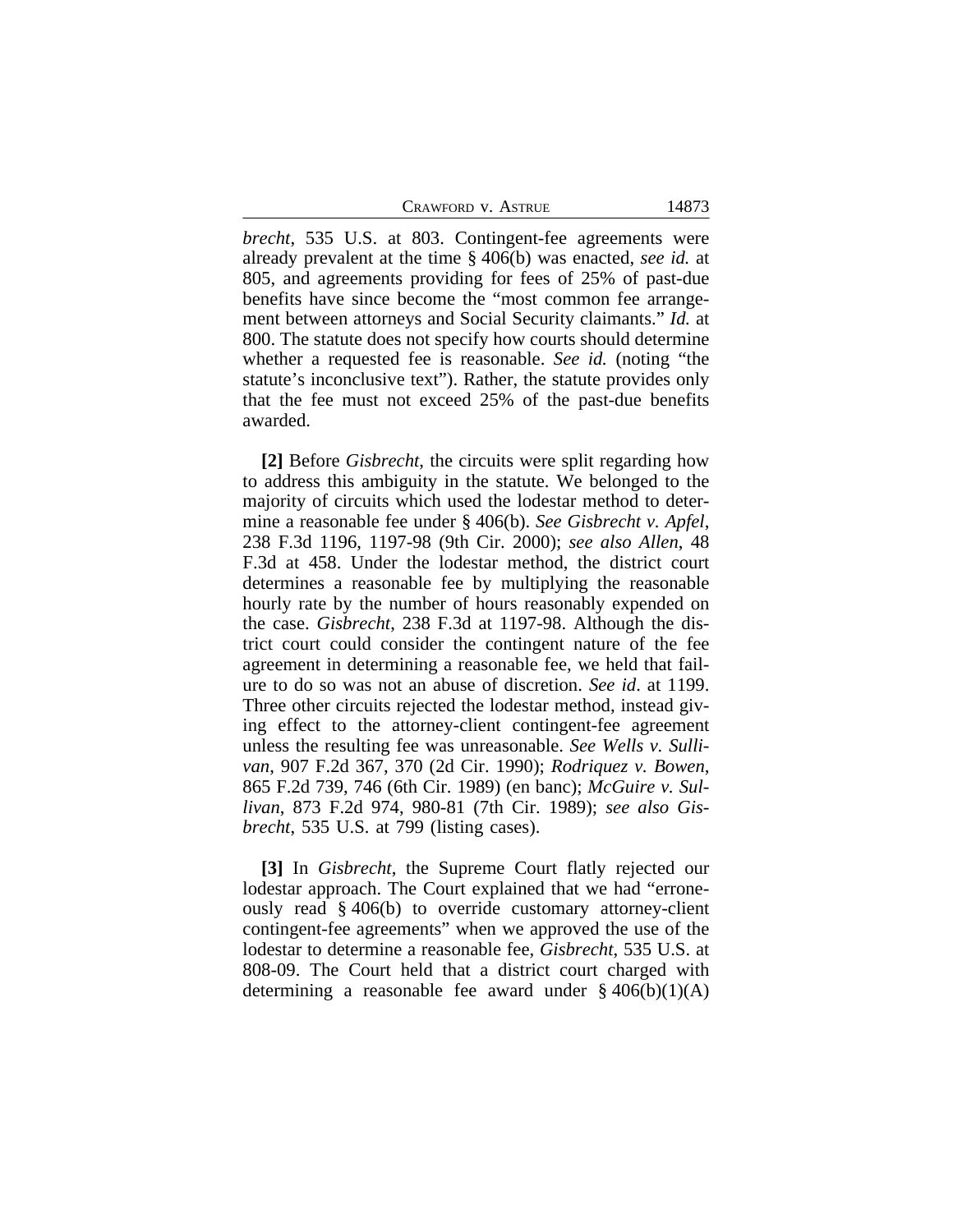must respect "the primacy of lawful attorney-client fee agreements," *id.* at 793, "looking first to the contingent-fee agreement, then testing it for reasonableness," *id.* at 808. The Court noted that courts that had followed this model had "appropriately reduced the attorney's recovery based on the character of the representation and the results the representative achieved." *Id.* A fee resulting from a contingent-fee agreement is unreasonable, and thus subject to reduction by the court, if the attorney provided substandard representation or engaged in dilatory conduct in order to increase the accrued amount of past-due benefits, or if the "benefits are large in comparison to the amount of time counsel spent on the case." *Id.* "[A]s an aid to the court's assessment of the reasonableness of the fee yielded by the fee agreement," but "not as a basis for satellite litigation," the court may require counsel to provide a record of the hours worked and counsel's regular hourly billing charge for noncontingent cases. *Id.* The attorney bears the burden of establishing that the fee sought is reasonable. *Id.* at 807.

**[4]** The Supreme Court made clear in *Gisbrecht* why courts must start with the contingent-fee agreement in SSDI cases. The Court explained that the lodestar method was developed to implement fee-shifting statutes, which assess fees against the losing party and which do not prevent the attorney from seeking additional fees from the client. *See Gisbrecht*, 535 U.S. at 802, 806. SSDI attorneys' fees, in contrast, are not shifted. They are paid from the award of past-due benefits and the amount of the fee, up to 25% of past-due benefits, is based on the agreement between the attorney and the client. *See id.* at 803-04.**<sup>7</sup>** Congress chose to embrace the use of contingent

**<sup>7</sup>**As the Second Circuit explained, in a pre-*Gisbrecht* case, "since there is no shifting of fees under § 406(b), courts need not be Solomon-like arbiters of 'reasonableness' between the opposing interests of prevailing plaintiffs and losing defendants. Rather, because a successful social security claimant evaluates and pays his own attorney, a court's primary focus should be on the reasonableness of the contingency agreement in the context of the particular case." *Wells*, 907 F.2d at 371 (internal citation omitted).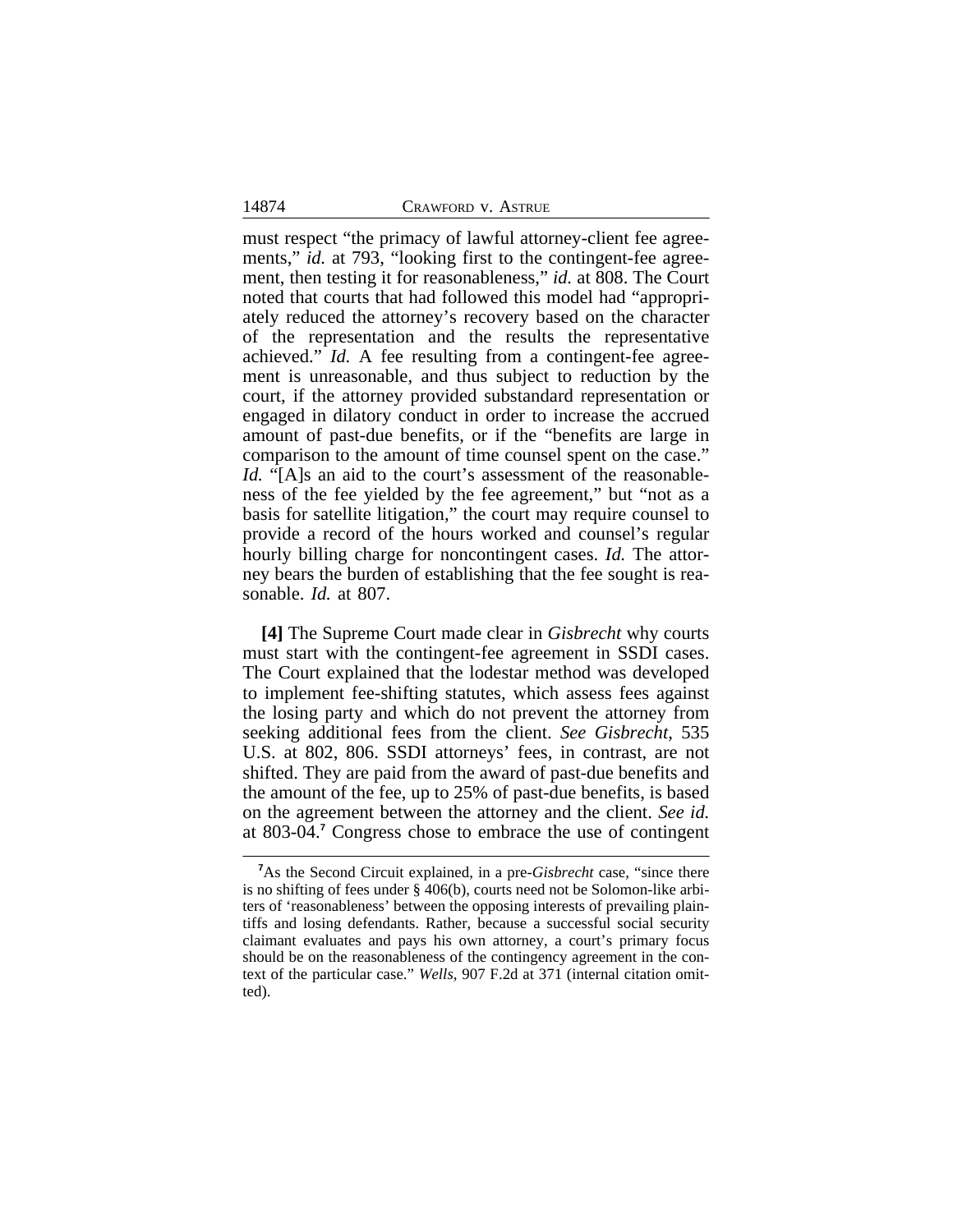fees to compensate lawyers who represent SSDI claimants. When Congress added § 406(b) to the Social Security Act in 1965, contingent fees paid from past-due benefits were already the norm. *See id.* at 804 (discussing the 1965 amendments' legislative history). Rather than displace contingentfee agreements, the amendment was meant to address a particular problem in their implementation. Attorneys were entering into agreements reserving what Congress regarded as "exorbitant fees" of one-third to one-half of the past-due benefits, often for easy cases in which the attorney would purposefully cause delay in order to increase the accrued benefits and the resulting fees. *See id.* At the same time, Congress was mindful that fee awards should be sufficient to encourage adequate representation of claimants. *See id.* at 806; *see also Wells*, 907 F.2d at 370 (contingent-fee agreements "effectuate [C]ongress's objective of securing adequate representation for social security claimants"). Against this backdrop, Congress enacted § 406(b), which says nothing to discourage contingent-fee agreements, instead opting for a 25% cap on fees. *See Gisbrecht*, 535 U.S. at 805.

**[5]** As this history demonstrates, Congress and the Supreme Court have considered the negative policy implications of allowing the lodestar methodology to drive SSDI fee awards. Given the prevalence of lodestar calculations in the feeshifting context, district courts are familiar with the normal lodestar rules. These include the "strong presumption" that the lodestar is the reasonable fee, *see City of Burlington v. Dague*, 505 U.S. 557, 562 (1992), and the rule forbidding contingency enhancements to compensate for the risk of nonpayment in fee shifting cases. *See id.* at 566-67. These rules should not apply where the fee is paid by the client under the agreement negotiated between the parties. The lodestar method under-compensates attorneys for the risk they assume in representing SSDI claimants and ordinarily produces remarkably smaller fees than would be produced by starting with the contingent-fee agreement. A district court's use of the lodestar to determine a reasonable fee thus ultimately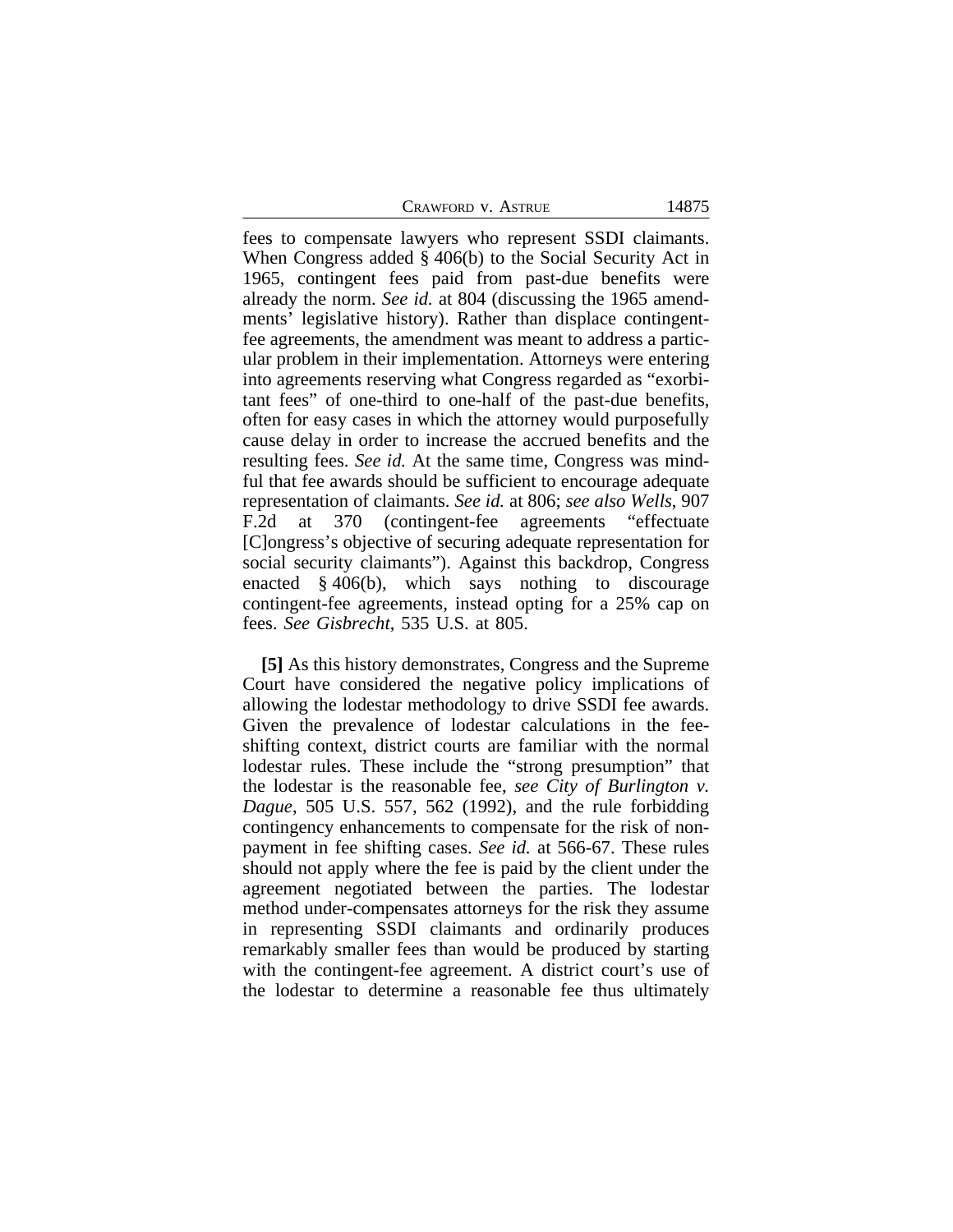works to the disadvantage of SSDI claimants who need counsel to recover any past-due benefits at all.

## **B.**

**[6]** The Supreme Court in *Gisbrecht* has given the district courts direction in how to evaluate a request for a contingent fee under § 406(b). Courts must "approach [§ 406(b)] fee determinations by looking first to the contingent-fee agreement, then testing it for reasonableness." *Gisbrecht*, 535 U.S. at 808; *see also Mudd*, 418 F.3d at 428 (recognizing this same methodology). Because the SSA has no direct interest in how much of the award goes to counsel and how much to the disabled person, the district court has an affirmative duty to assure that the reasonableness of the fee is established. Performance of that duty must begin, under *Gisbrecht*, with the fee agreement, and the question is whether the amount need be reduced, not whether the loadstar amount should be enhanced. An examination of the fee awards in these cases makes it starkly evident that the district courts did not follow this path. Instead, in direct contrast to *Gisbrecht*'s mandate, the district courts' decisions "rest[ed] on lodestar calculations and reject[ed] the primacy of lawful attorney-client fee agreements." *Gisbrecht*, 535 U.S. at 793.

Here, in each case, the client signed a contract providing that the attorney would receive 25% of any past-due benefits awarded following appeal to the district court. In determining a reasonable fee, the district courts proceeded contrary to the requirements of *Gisbrecht* by beginning with a lodestar calculation. Each court compared the lodestar fee to the requested fee award, and referred to the difference between the two as "an enhancement." In each order, the district court expressed the "enhancement" as a percentage of the lodestar for example, the *Crawford* court noted that the requested fee would have represented a 256% enhancement over the lodestar—and found that each enhancement would be a "windfall" to the lawyers. Each court then added a percentage of the lodestar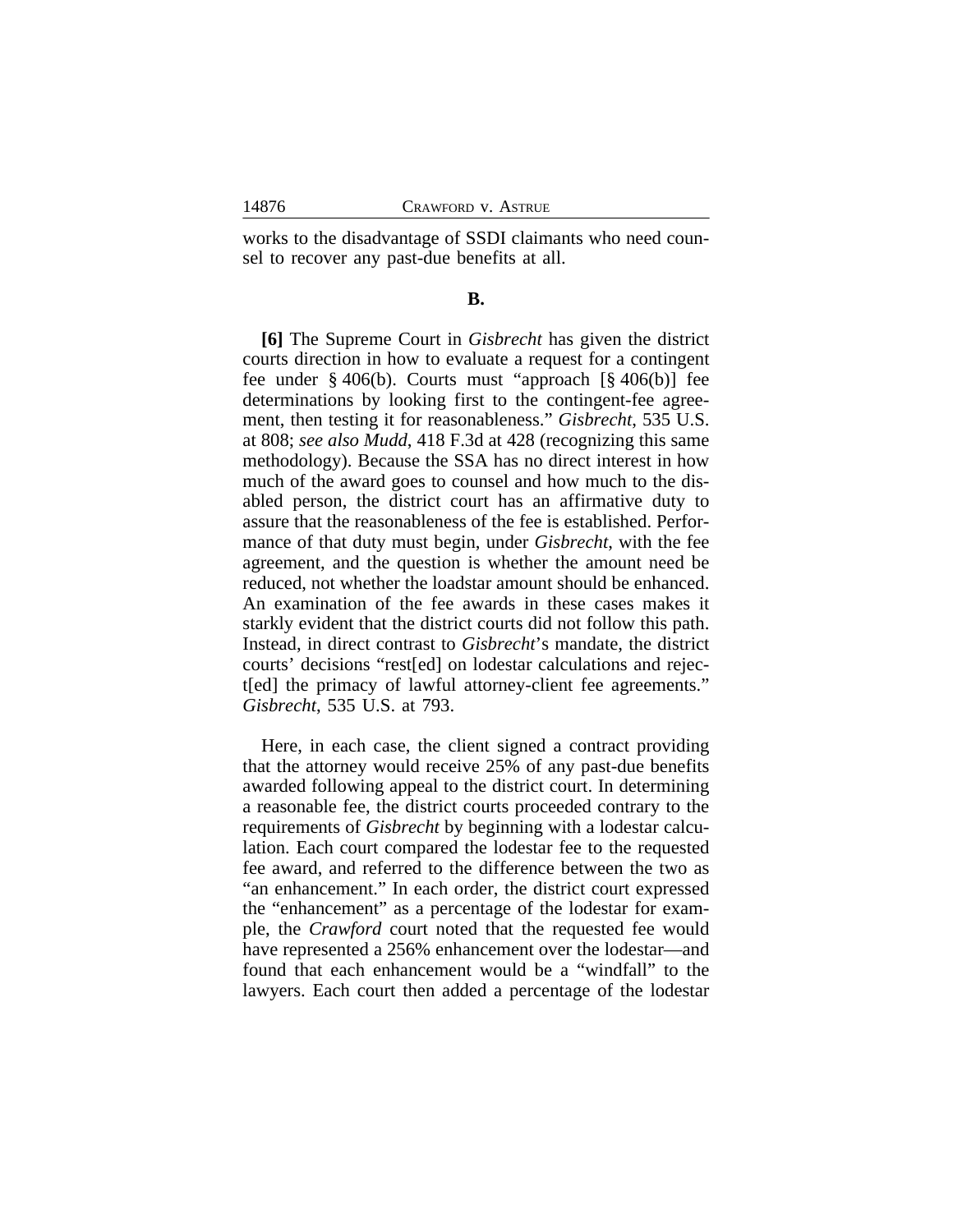| CRAWFORD V. ASTRUE |
|--------------------|
|--------------------|

14877

to enhance the lodestar fees, choosing 40% for the *Crawford* and *Washington* cases and 100% for the *Trejo* case. Had the district court awarded the full fees contracted by the parties, the attorneys in these cases would have received fees ranging from \$19,010.25 to \$43,055.75. Instead, they received amounts ranging from \$8,270.00 to \$12,650.40. The fees awarded ranged from 6.68% to 11.61% of the past-due benefits awarded. Put another way, the district courts reduced the contractual fees by between 53.57% and 73.30%.**<sup>8</sup>**

**[7]** By beginning with the lodestar calculation, the district courts plainly failed to respect the "primacy of lawful attorney-client fee agreements." *Gisbrecht*, 535 U.S. at 793. Lawful attorney-client contingent fee agreements do not result in "enhancements" that modify a lodestar fee that might otherwise be too low. Rather, they are the "primary means" by which fees are determined. *Id.* at 807. The district courts' methodology in these cases under-emphasizes the contingentfee agreements, contravening the Supreme Court's instruction that the agreements be the primary means for determining the fee.

These cases vividly demonstrate the deleterious effect of a district court's failure to recognize the distinction between fee-shifting cases and cases involving payment by the claimant from his benefit award. All of the normal lodestar language and methodology are accounted for in the district court's orders: reasonable fees, reasonable hours, and an "enhancement." Lodestar fees will generally be much less than contingent fees because the lodestar method tends to undercompensate attorneys for the risk they undertook in representing their clients and does not account for the fact that the statute limits attorneys' fees to a percentage of past-due benefits

<sup>&</sup>lt;sup>8</sup>The attorneys in these cases themselves suggested that the full 25% fee provided for by their fee agreements would be unreasonable. They therefore sought fees ranging from 13.94% to 16.95% of the benefits awarded, a substantial reduction from the amounts for which the contracts provided.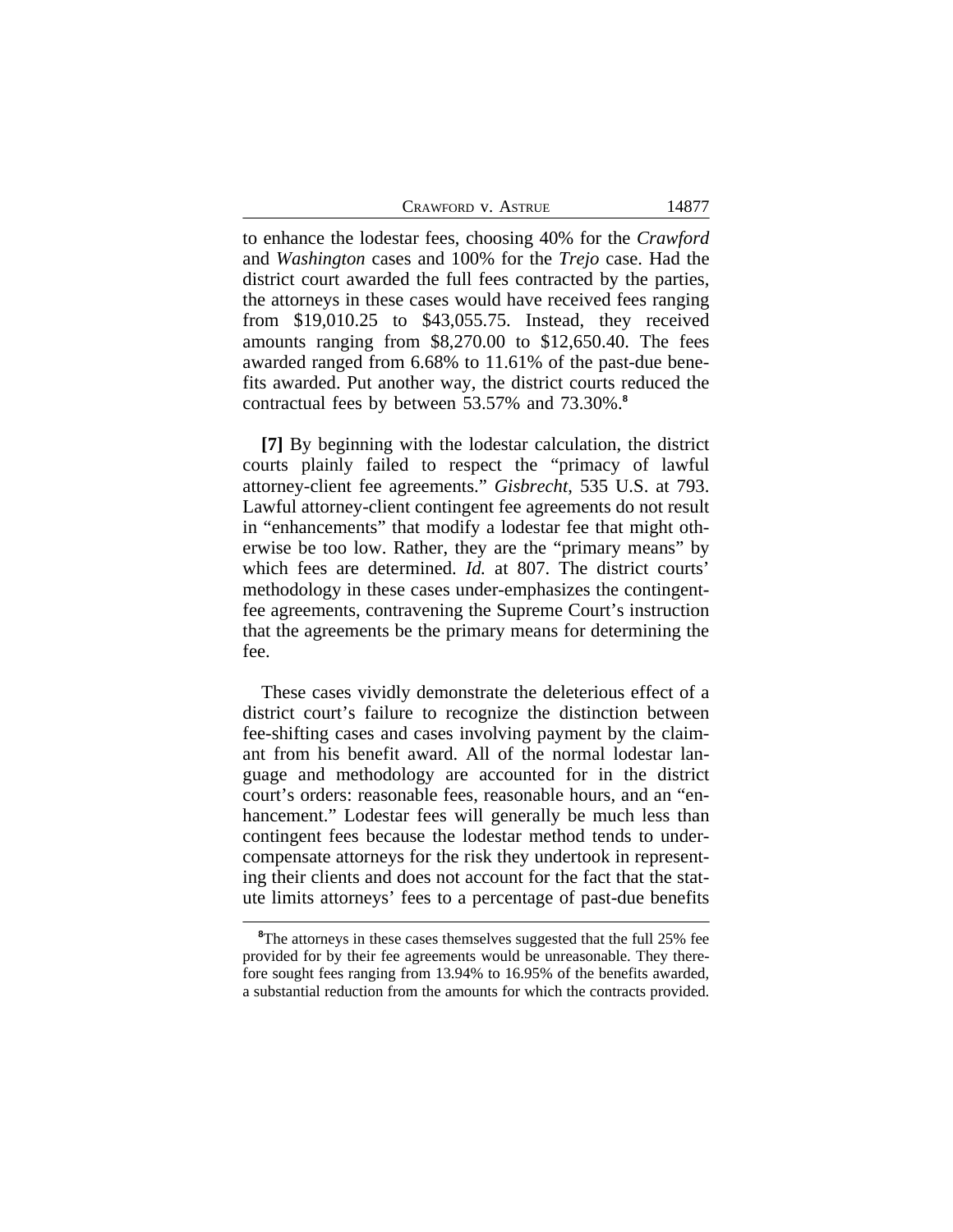and allows no recovery from future benefits, which may far exceed the past-due benefits awarded. In *Crawford*, for example, the district court awarded 6.68% of the past-due benefits. From the lodestar point of view, this was a premium of 40% over the lodestar. It seems reasonable. But from the contingent-fee point of view, 6.68% of past-due benefits was over 73% less than the contracted fee and over 60% less than the discounted fee the attorney requested.**<sup>9</sup>** Had the district court started with the contingent-fee agreement, ending with a 6.68% fee would be a striking reduction from the parties' fee agreement. This difference underscores the practical importance of starting with the contingent-fee agreement and not just viewing it as an enhancement.

**[8]** The district court orders quote extensively from *Gisbrecht*. They even cursorily discuss the character of the representation—noting that it was skillful and not dilatory before concluding that the requested fee would represent a windfall to the attorneys. But this parroting of language from *Gisbrecht* does not mean that the district courts actually applied its teachings. As the orders make clear, the district courts in these cases started with the lodestar calculation and then adjusted upward to account for the contingent nature of the representation. This is contrary to the Supreme Court's clear directive that the district court must first look to the fee agreement and then adjust downward if the attorney provided substandard representation or delayed the case, or if the requested fee would result in a windfall. *See id.* at 808; *see also Rodriquez*, 865 F.2d at 746 ("In the event the court chooses not to give effect to the terms of the agreement, it should state for the record the deductions being made and the reasons therefore.").

**<sup>9</sup>**The attorneys in *Washington* and *Trejo* were dealt a 23% and a 47% reduction, respectively, from the fees requested.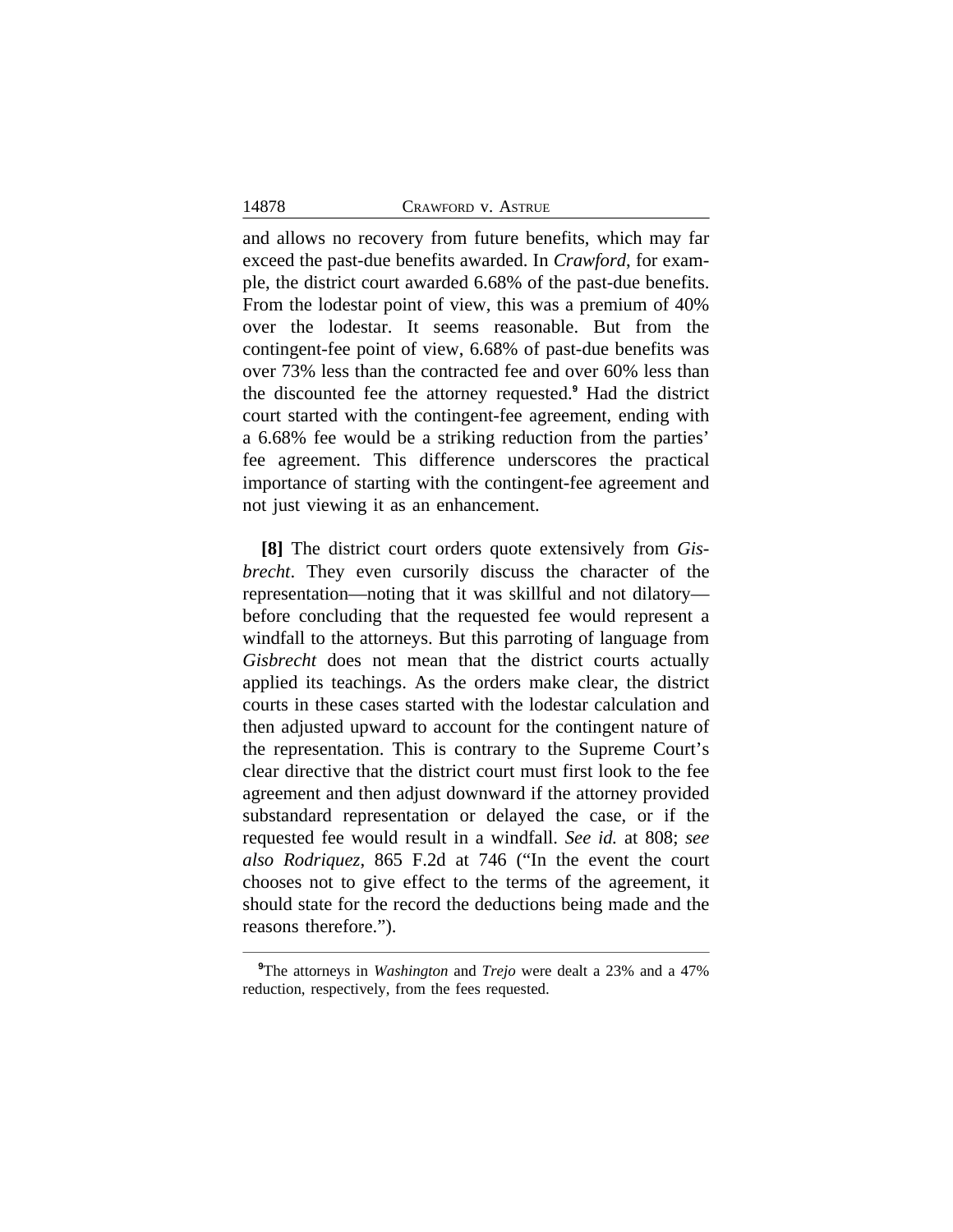## **[9]** The fees requested here are reasonable under the test mandated by *Gisbrecht*. Although *Gisbrecht* did not provide a definitive list of factors that should be considered in determining whether a fee is reasonable or how those factors should be weighed, the Court directed the lower courts to consider "the character of the representation and the results the representative achieved." *Gisbrecht*, 535 U.S. at 808; *see also Mudd*, 418 F.3d at 428 ("The Court did not provide a definitive list of factors to be considered because it recognized that the judges of our district courts are accustomed to making reasonableness determinations in a wide variety of contexts." (quotation and alterations omitted)). The court may properly reduce the fee for substandard performance, delay, or benefits that are not in proportion to the time spent on the case. *Gisbrecht*, 535 U.S. at 808. As evidence of the reasonableness of the resulting fee, the court may require counsel to submit a record of hours spent and a statement of normal hourly billing charges. *Id.* The Supreme Court did acknowledge that the district court could consider the lodestar calculation, but *only as an aid* in assessing the reasonableness of the fee. *See id.*

**[10]** Applying *Gisbrecht*'s reasonableness test, we hold that the attorneys in these cases met their burden to demonstrate that the fees they requested were reasonable. First, no reduction in fees due to substandard performance was warranted. Nothing in the district courts' opinions suggests that counsels' performance was anything other than excellent. In each case, the attorneys demonstrated (and the district courts found) that there was no evidence of fraud or overreaching in the making of the 25% contingent-fee agreements and that they provided high-quality representation which resulted in their clients receiving substantial past-due benefits. Second, no reduction in fees for dilatory conduct was warranted, as the attorneys in these cases caused no excessive delay which resulted in an undue accumulation of past-due benefits. Finally, the requested fees, which were significantly lower than the fees

# **C.**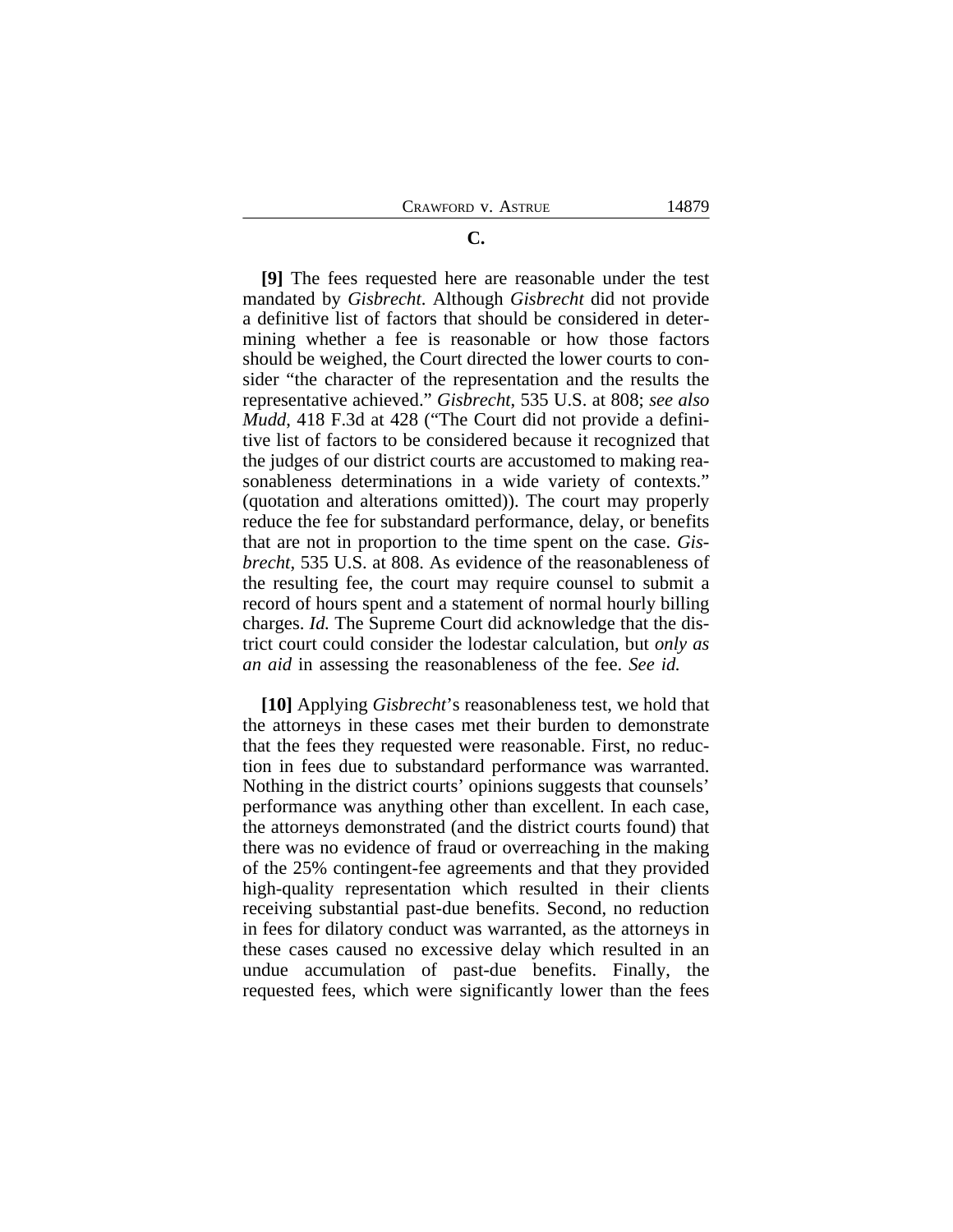bargained for in the contingent-fee agreements, were not excessively large in relation to the benefits achieved. In each case, counsel voluntarily evaluated the fees in comparison to the amount of time spent on the case. In each case, counsel voluntarily reduced those fees substantially from the allowable 25%. The attorneys will receive no percentage of the substantial future benefits paid to the claimants following their successful representation. The attorneys assumed significant risk in accepting these cases, including the risk that no benefits would be awarded or that there would be a long court or administrative delay in resolving the cases.**<sup>10</sup>**

**[11]** Counsel have waited a long, long time for payment, and have borne the costs of this appeal out of the fees to which they are entitled. To force petitioners' counsel to multiply the diminution of those fees by going through three separate and unnecessary district court proceedings would be completely unjustified. The question before the district courts was whether the fees sought by petitioners are reasonable. *See Gisbrecht*, 535 U.S. at 809 (holding that 42 U.S.C. § 406(b) "instructs courts to review for reasonableness fees yielded by [attorney-client contingent-fee] agreements."); *see also Wells*, 907 F.2d at 371 ("[B]ecause a successful social security claimant evaluates and pays his own attorney, a court's primary focus should be on the reasonableness of the contingency agreement in the context of a particular case."). Because we have held that the fees are reasonable, nothing remains for the district courts to do in these cases, except to award those fees. The Supreme Court in *Gisbrecht* held that "satellite litigation" over attorneys' fees should not be encouraged. *See Gisbrecht*, 535 U.S. at 808. Accordingly, we hold that petitioners are entitled to the fees which they requested and remand with instructions to award the requested fees.

**<sup>10</sup>**For example, it took over six years for the SSA to resolve Trejo's case after the district court remanded it to the agency.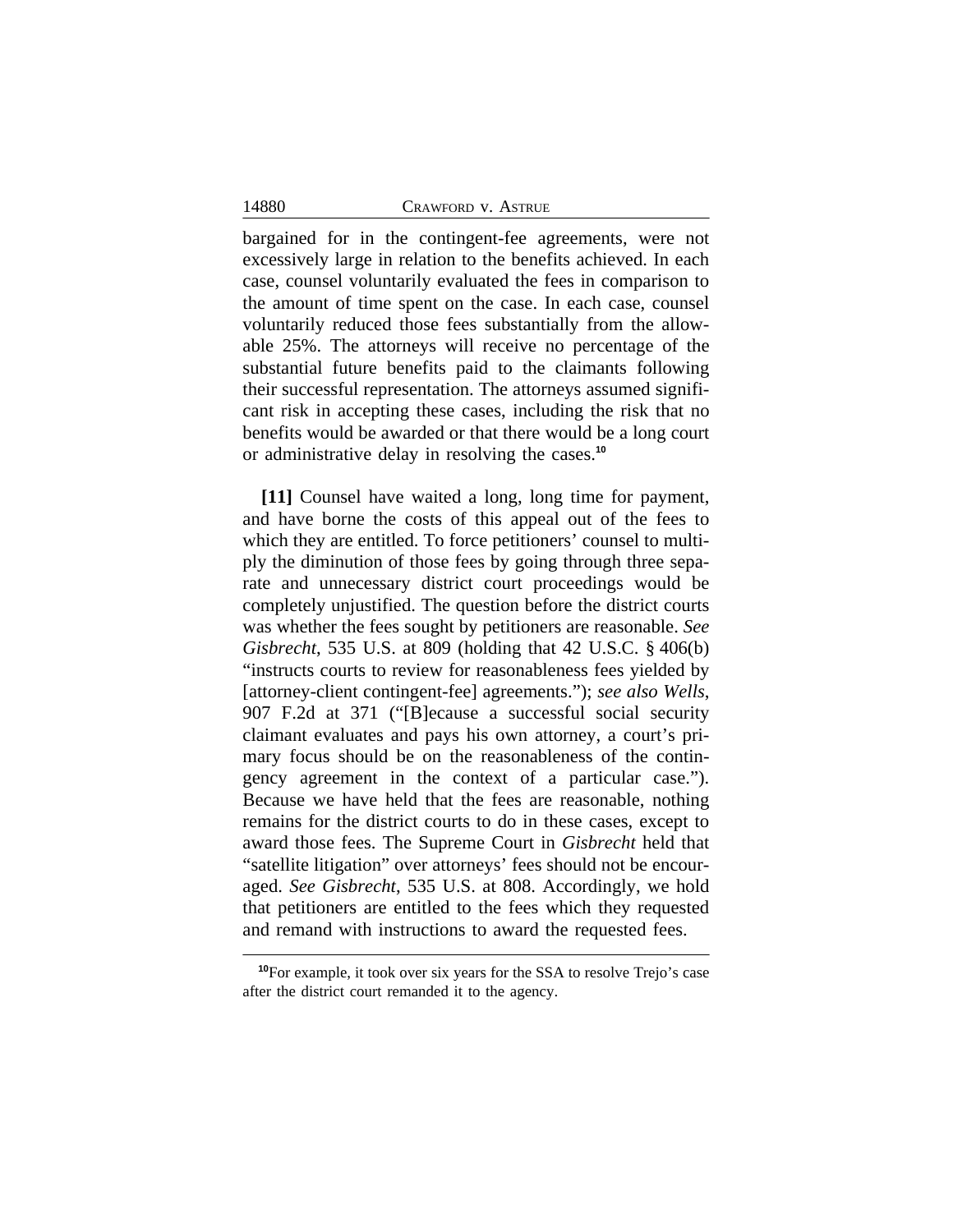#### **D.**

**[12]** A separate and adequate ground for vacating the orders in these cases is the district courts' failure to explain why the percentages by which they enhanced their lodestar calculations produced a reasonable fee in each case. Although the district court has discretion to determine a reasonable fee, it must provide "a concise but clear explanation of its reasons for the fee award." *Hensley v. Eckerhart*, 461 U.S. 424, 437 (1983). Here, although each district court explained on a very general level that the requested fee would result in a windfall to the attorney, each court failed to relate its "enhancement" of the lodestar to the circumstances of the individual case. *See, e.g.*, *Moreno v. City of Sacramento*, 534 F.3d 1106, 1112 (9th Cir. 2008) (noting that where the district court awards a substantially reduced fee, it must "articulate[ ] its reasoning with more specificity"); *Gates v. Deukmejian*, 987 F.2d 1392, 1400 (9th Cir. 1993) (as amended) ("the use of percentages" does not "discharge[ ] the district court from its responsibility to set forth a 'concise but clear' explanation of its reasons for choosing a given percentage reduction").

**[13]** In addition, the district courts' orders in *Trejo* and *Crawford* misconstrue the nature of the risk assessment by focusing on the firm's overall success rate instead of the specific facts that make a given case more or less risky for the firm. For example, in *Crawford*, the district court faulted the firm for failing to "provide[ ] any data regarding [the] firm's success rate that would enable the Court to assess the risk assumed by [the] firm in representing social security benefits claimants in the Central District of California." This misstates the attorney's burden, which is to show that the fee is reasonable based on the facts of the particular case. A district court cannot reduce the amount of a fee simply because a firm is generally successful. Rather, the district court should look at the complexity and risk involved in the specific case at issue to determine how much risk the firm assumed in taking the case.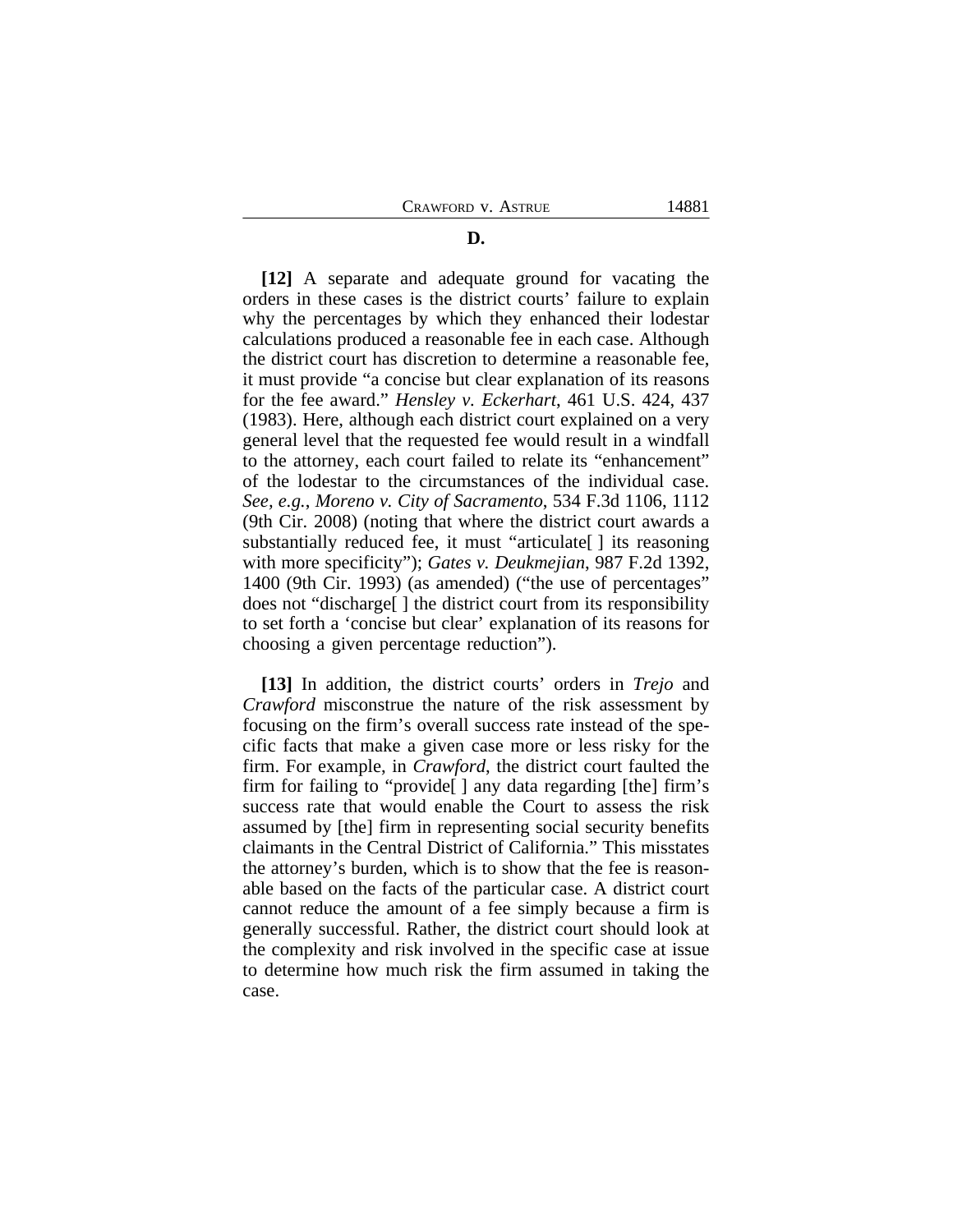#### **III.**

Because the district courts inverted the reasonableness analysis prescribed by *Gisbrecht*, and because the attorneys proved the reasonableness of their fees and none of the grounds in the district court orders establish unreasonableness, we direct the district court to grant the attorneys their requested fees. We VACATE the district courts' orders and REMAND with instructions to order the SSA to pay the attorneys the fees they requested, less fees already paid under the EAJA, and to release the balance of the withheld past-due benefits to the claimants.

## **VACATED and REMANDED WITH INSTRUC-TIONS.**

CLIFTON, Circuit Judge, with whom Chief Judge KOZINSKI joins, concurring in part and dissenting in part:

I agree with the majority that the district courts did not apply the proper standard in determining the amounts of fees awarded to the attorneys who represented the claimants in these cases. I thus concur in sections I, II, III-A, and III-B of the majority opinion.

I do not agree with the majority's order that claimants' attorneys be awarded the amounts they requested, however, and from that order I respectfully dissent. The cases should instead be remanded so that the respective district courts can determine reasonable fees by applying the proper standard. That is a task assigned to the district courts, not to us, and it is the expertise of the district courts that the Supreme Court referenced in *Gisbrecht v. Barnhart*, 535 U.S. 789, 808 (2002) ("Judges of our district courts are accustomed to making reasonableness determinations in a wide variety of contexts, and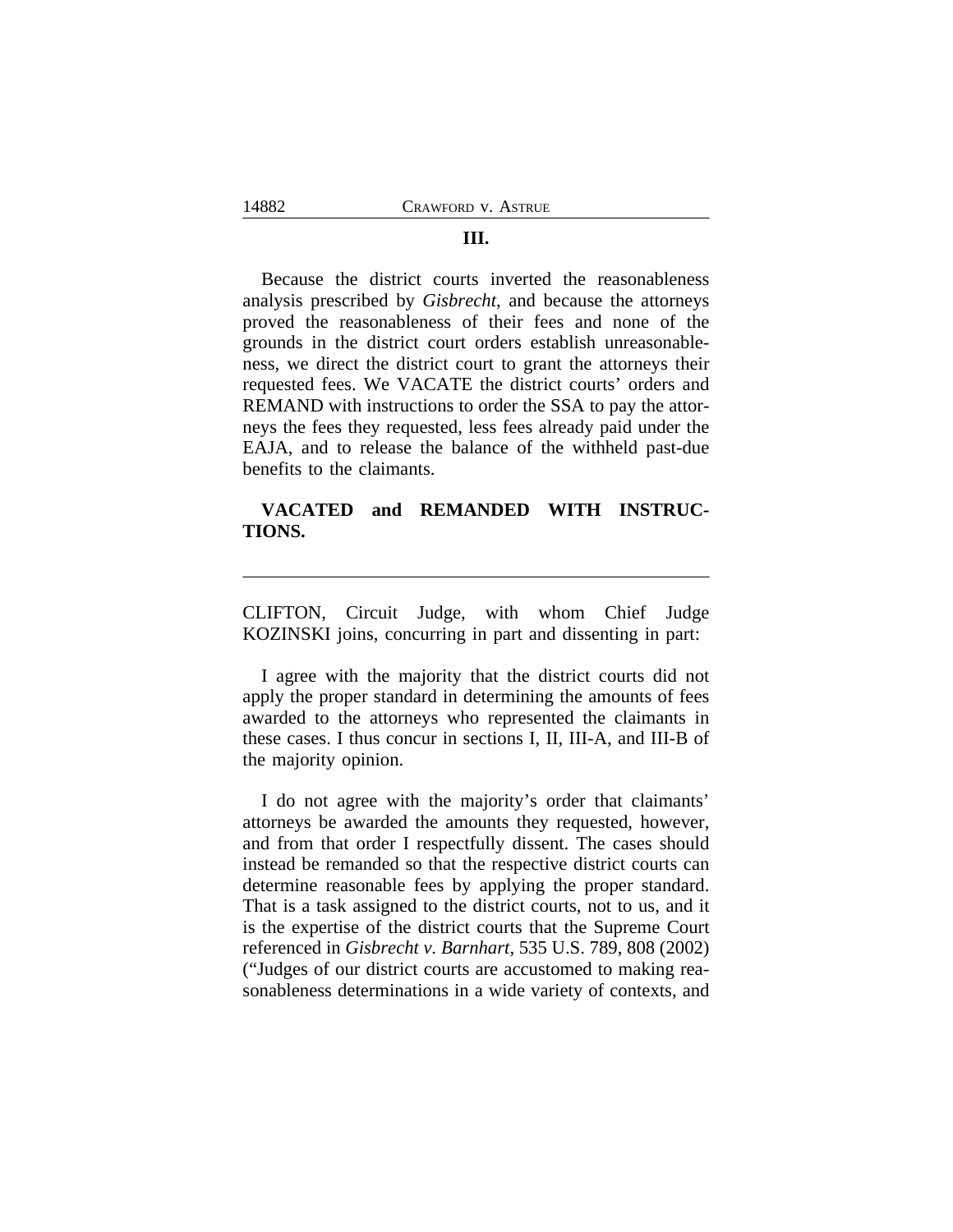their assessments in such matters, in the event of an appeal, ordinarily qualify for highly respectful review.")

The majority opinion sets a poor example for district courts to follow. It orders payments that translate into hourly rates, for the time of both attorneys and paralegals, of \$519 in *Washington*, \$875 in *Crawford*, and \$902 in *Trejo*. But, as described in more detail in Judge Bea's dissenting opinion, the majority opinion provides no serious explanation of why these awards are reasonable or why they do not represent "windfalls." It instructs district courts to "look at the complexity and risk involved in the specific case at issue to determine how much risk the firm assumed in taking the case," *supra* at 14881, but it does not comply with that requirement itself, not even in the Washington case, where the district court found that claimant's counsel faced "very little risk." It acknowledges, *supra* at 14870, the finding by the district court in the Trejo case that 1.4 hours of reported attorney time and 1.5 hours of paralegal time did not properly relate to the federal court action, but it still awards the claimant's attorney the full amount of fees requested, with no reduction for the inappropriate time entries.

It is not obvious to me that there is no "windfall" in any of the fee requests made by claimants' attorneys. It would not necessarily constitute an abuse of discretion for a district court to decline to award the full amounts requested. Awarding the attorneys what they ask for brings an end to this matter without requiring a remand, but it does not satisfy our obligation under the statute to protect the interests of the claimants themselves, from whose past benefits the money is taken. In future cases, the district courts should do as we say, not as we do.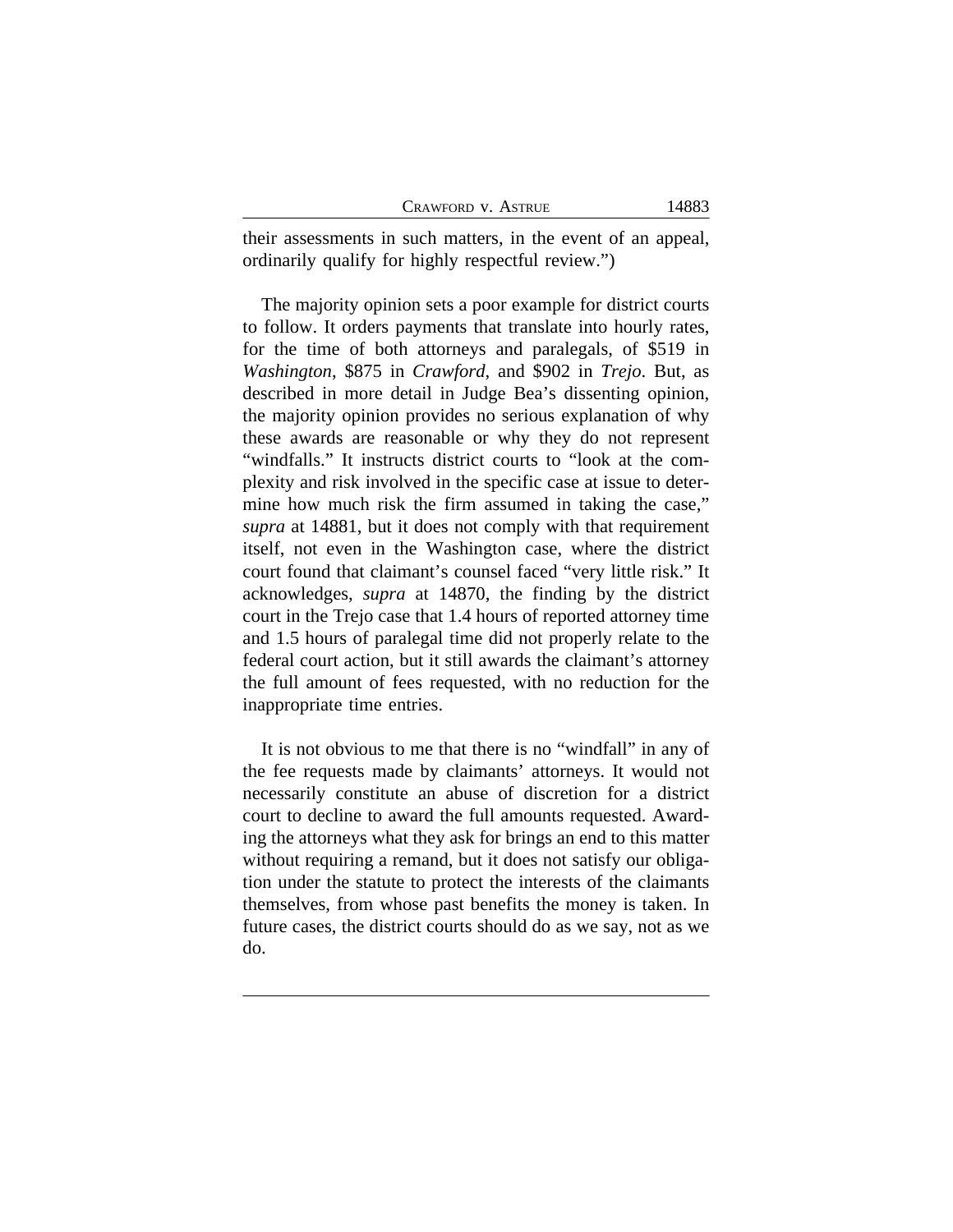14884

BEA, Circuit Judge, with whom RAWLINSON and N.R. SMITH, Circuit Judges, join, dissenting:

This is a case about how much an attorney should get paid for successfully representing someone who claims the government incorrectly withheld social security disability benefits ("SSDI"). In each of these cases here on appeal, the plaintiffs filed a claim with the government that they were disabled and therefore eligible for SSDI. The social security agency disagreed with each of them. After the government denied the claims, each claimant hired an attorney to appeal the government's decision. The contract between the claimants and their attorneys stated the claimants would pay the attorneys 25 percent of the benefits they receive if their appeal succeeded. In SSDI cases, successful plaintiffs are entitled to an award in an amount equal to the sum of the monthly payments they would have received had the government approved their disability claim when plaintiffs initially filed them. Congress, however, decided that contracts between SSDI claimants and their attorneys must be reviewed by a judge, and that the attorneys must prove to the judge that the amount of fees they request are "reasonable." In each of these cases, the district courts decided the requested fees were unreasonable and awarded the attorneys a smaller share of the disabled claimants' recovered benefits than what the attorneys sought.

The majority decides the attorneys' fee requests were reasonable. Therefore, the disabled clients must pay their attorneys a larger share of their disability benefits than the district courts decided was reasonable. The majority reaches this decision regardless of the fact that the district courts were more familiar than we are with the difficulty, if any, of these cases and how much work the attorneys did on each case. Essentially, we disagree with how the majority reads *Gisbrecht v. Barnhart*, 535 U.S. 789 (2002), the most recent decision from the Supreme Court on the topic of attorneys fees in SSDI cases. We think the majority faults the district courts for doing something—namely considering the amount of time the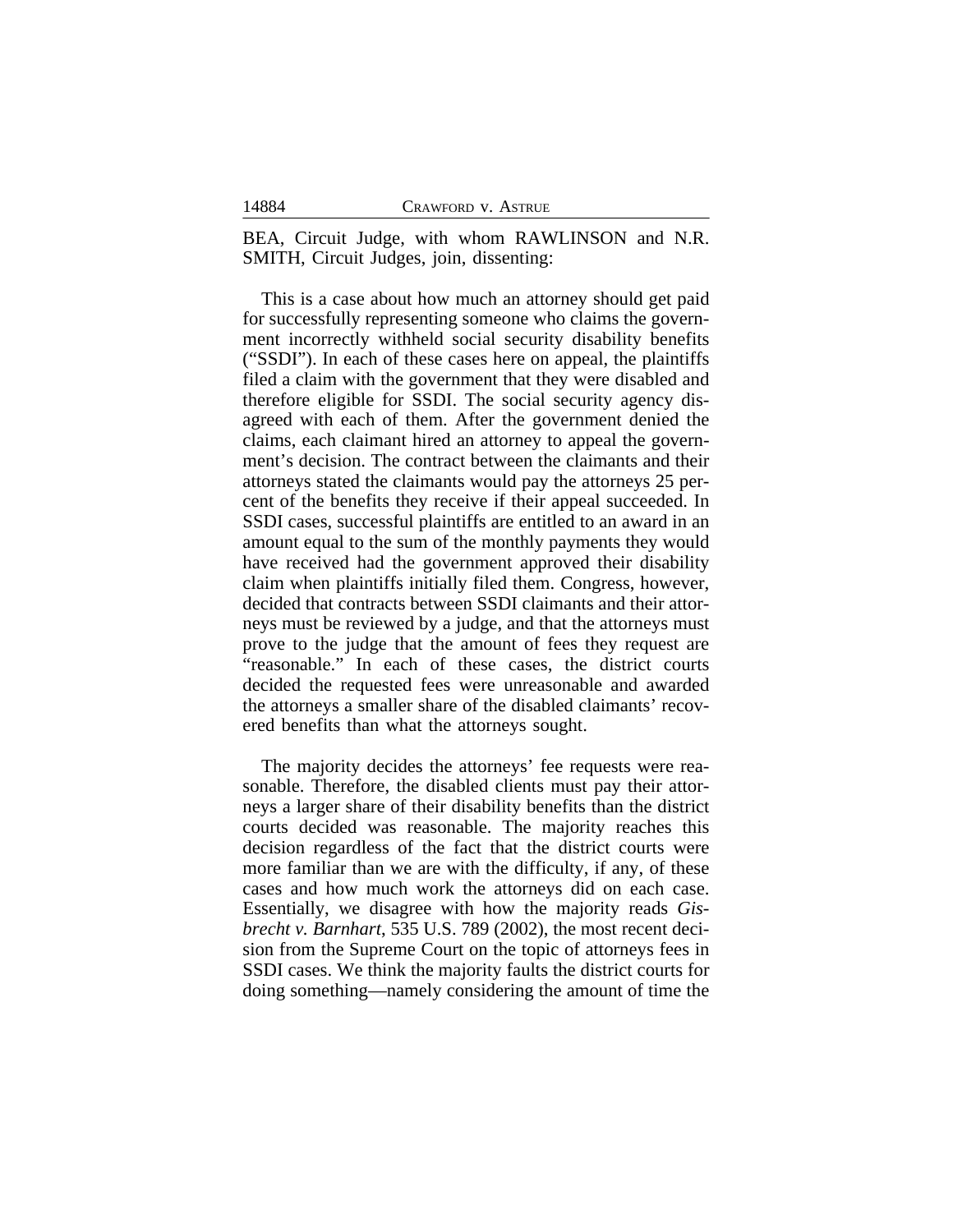attorneys worked on each case—that the Supreme Court required them to do. Under *Gisbrecht*, we think the district courts did not abuse their discretion by finding the requested fee amounts were unreasonable, or in awarding the attorneys a lower amount of fees based on the amount of time the attorneys spent on each case. Therefore, we would affirm the decisions below.

The magistrate judges below did not abuse their discretion by awarding attorneys' fees of less than the amounts requested. *See Clark v. Astrue*, 529 F.3d 1211, 1213 (9th Cir. 2008). A lower court abuses its discretion if it (1) applies an incorrect legal standard or (2) makes factual findings that are illogical, implausible, or bereft of support in the record. *Id.* at 1214. The magistrate judges here carefully applied the method outlined in *Gisbrecht v. Barnhart*, 535 U.S. 789 (2002), and each opinion was fully supported by the record. The majority chastises the magistrate judges for not following *Gisbrecht*, but then fails to follow it themselves. Therefore, we think the majority has itself abused its own discretion in ignoring the standard of review, re-weighing the evidence, and engaging in appellate fact finding. As the Supreme Court emphasized, district court judges and magistrates, not appellate court judges, are "accustomed to making reasonableness determinations in a wide variety of contexts, and their assessments in such matters, in the event of an appeal, ordinarily qualify for highly respectful review." Id. at 808.

The statute governing this case states that the court may allow "a reasonable fee for such representation, not in excess of 25 percent of the total past-due benefits . . . ." 42 U.S.C. § 406(b). *Gisbrecht* requires that the trial judge perform an independent "check" of contingent fee arrangements "to assure that they yield reasonable results in particular cases." *Gisbrecht v. Barnhart*, 535 U.S. 789, 807 (2002). The sole issue of this case is whether the trial judges' rulings constitute an abuse of discretion in their application of 42 U.S.C. § 406(b) as interpreted by the Court in *Gisbrecht*.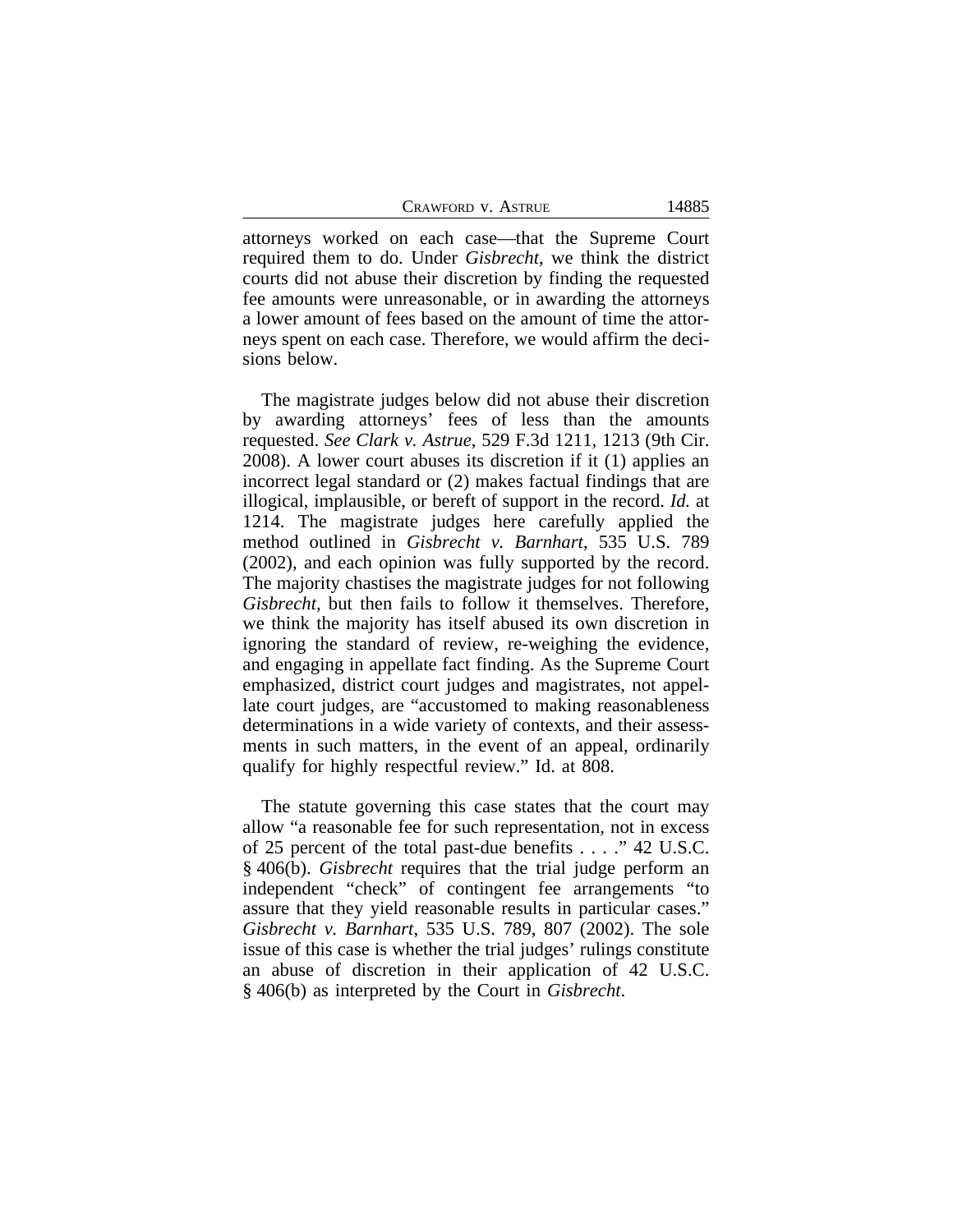In *Gisbrecht*, the Supreme Court held district courts must not solely consider the lodestar method (reasonable hours spent multiplied by a reasonable hourly rate) for calculating reasonable attorneys' fees in SSDI cases. The lodestar method was designed to balance the interests of opposing parties under fee-shifting statutes. Attorneys representing SSDI claimants are paid fees from the recovery for the disabled client, not from the opposing party. SSDI claimants typically cannot afford an attorney's hourly fee. Thus, virtually all attorneys charge a contingency fee in these cases. Again, 42 U.S.C. § 406(b) sets the maximum percentage that may be charged for representing a claimant in district court at 25 percent of past benefits recovered.

To determine the amount of attorney's fees to be awarded when the claimant is successful, a court first looks at any contingent-fee agreement for reasonableness "based on the character of the representation and the results the representative achieved." *Gisbrecht*, 535 U.S. at 808. The Supreme Court gave two examples of when a district court should reduce an attorney's recovery under such a contingent fee arrangement: (1) when the attorney is responsible for an unreasonable delay in recovering benefits for the claimant (because the attorney should not profit from the accumulation of unpaid benefits during the delay); and (2) "when the benefits are large in comparison to the amount of time counsel spent on the case." *Id*.

There is no claim here that any of the attorneys in the three cases before us purposely delayed proceedings so as to pile up unpaid benefits into a larger pot to divide with the client. Instead, at issue here is whether the benefits to counsel are large in comparison to the amount of time counsel spent on the case. To make that determination, *Gisbrecht* permits the trial court to require "the claimant's attorney . . . submit . . . as an aid to the court's assessment of the reasonableness of the fee yielded by the fee agreement, a record of the hours spent representing the claimant and a statement of the law-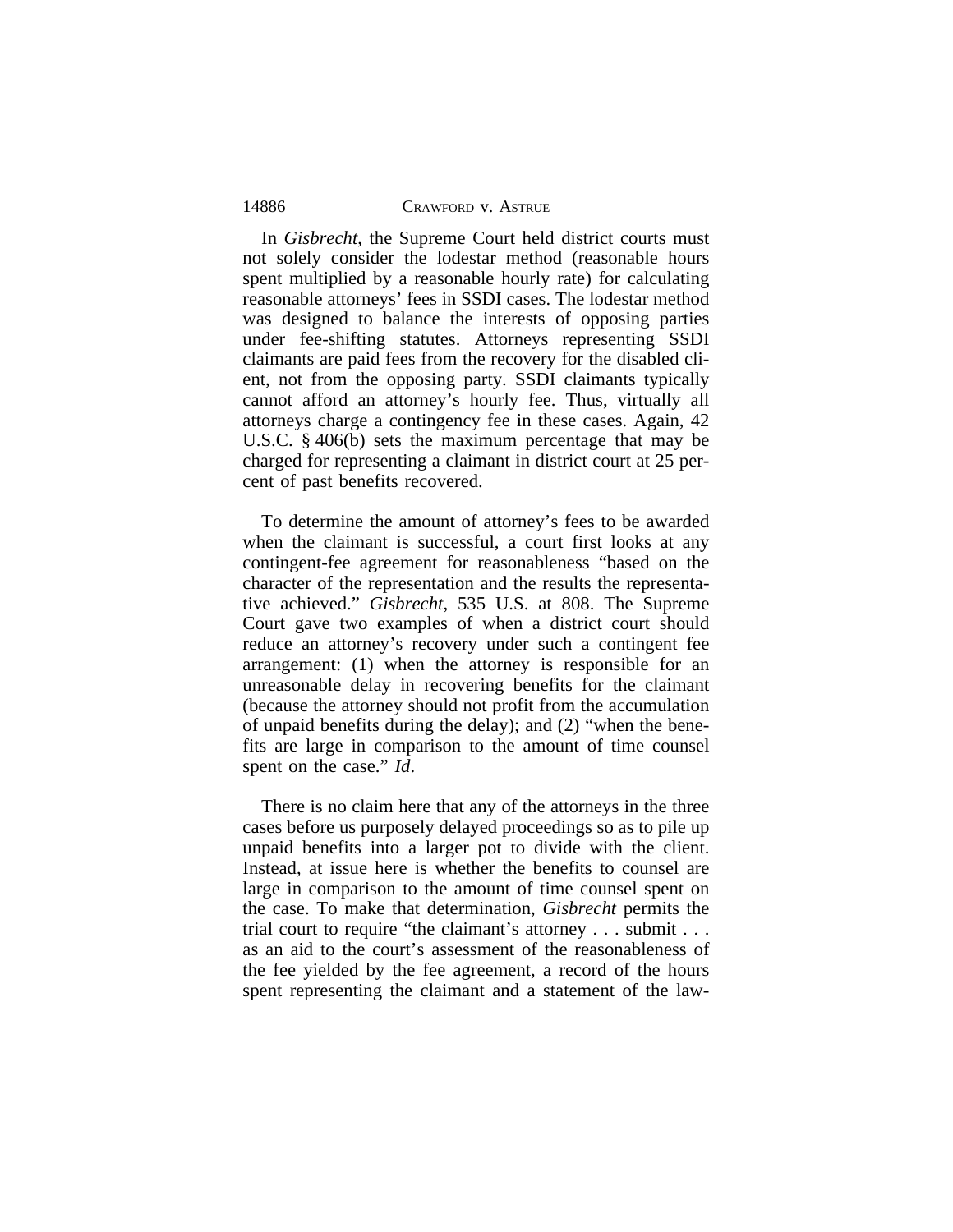| Crawford v. Astrue |  |  |
|--------------------|--|--|
|--------------------|--|--|

yer's normal hourly billing charge for noncontingent-fee cases." *Id.* The Supreme Court specifically left it to a district court's discretion to decide what a reasonable amount of time to be spent on a case entailed.

The magistrate judges here each followed the process outlined in *Gisbrecht*. First they examined the contingency fee agreements. Then each compared the amount of the requested fee award to the amount of time the attorneys spent. To aid the magistrate judges in making such a comparison, the attorneys submitted a record of their hours and, statistics on the average hourly rate for comparable attorneys in lieu of their own hourly billing charge because they take cases only on a contingency basis.

After considering this information, the magistrate judges found that to grant the attorneys the full amount of their requested contingency fees would result in windfalls for the attorneys. The magistrate judges consequently granted smaller attorneys' fee awards based on computations of the amount of hours spent *plus* a substantial bonus percentage.

The majority's reasoning as to why the magistrate judges were wrong here is inadequate. First, the majority states the magistrate judges erred because they failed to give "primacy" to the contingent-fee agreements. *See* Slip Op. 14877. We do not know what the majority might mean by this term. But it cannot be the meaning of "primacy" as used in *Gisbrecht*. **1**

In *Gisbrecht*, the Supreme Court reversed us because we "rejected the primacy of lawful attorney-client fee agreements." *Id.* at 793. This statement is easily understood in context. Prior to the enactment of § 406(b), contingent-fee agreements were the most prevalent method by which SSDI

**<sup>1</sup>**Primacy is defined as "the state of being first (as in importance, order, or rank)." Merriam-Webster's Online Dictionary (2009). To date, no other circuits have addressed the meaning of "primacy" in *Gisbrecht*.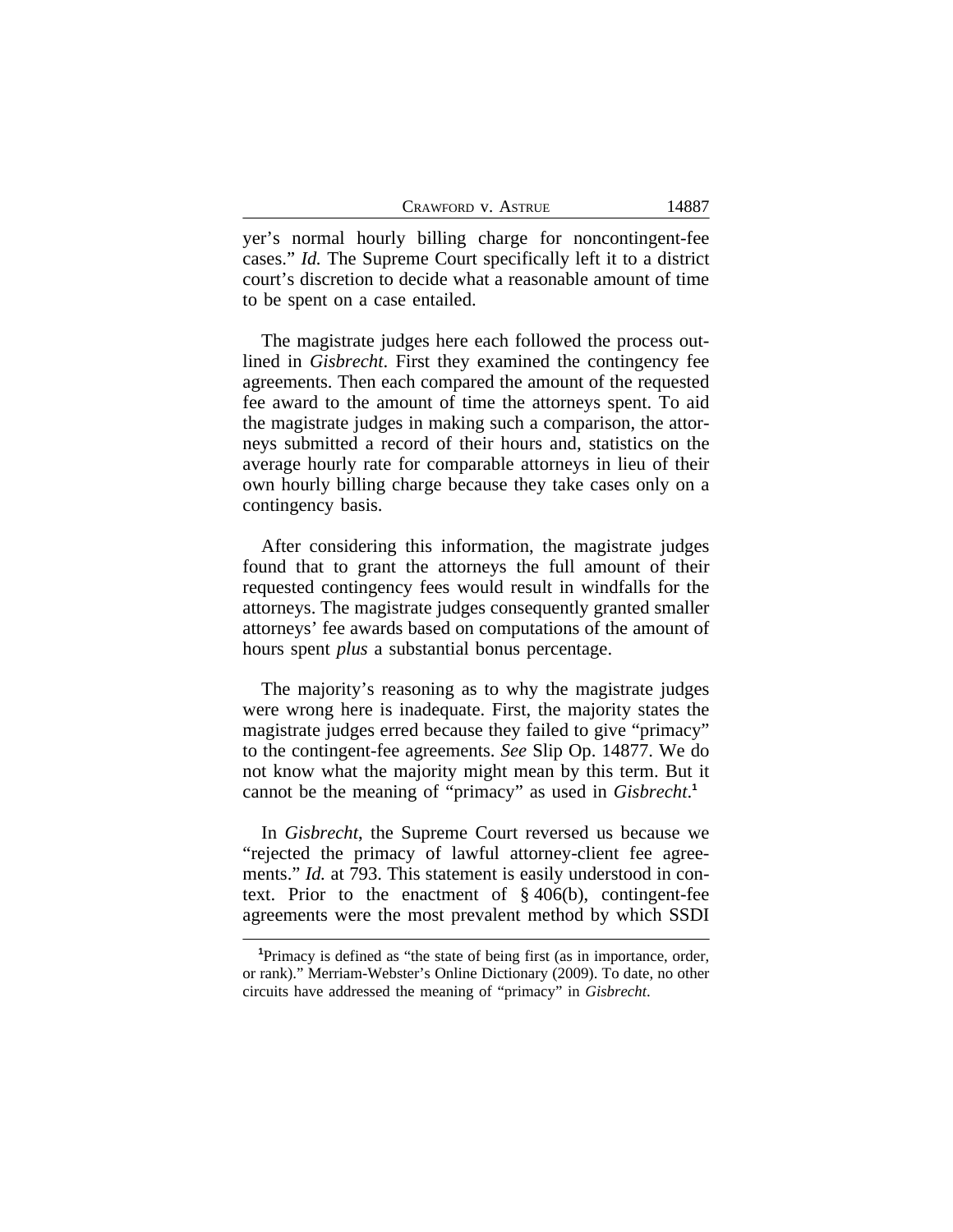claimants paid their attorneys. *Id.* at 803. Our error was that we had rejected this most frequently used method attorneys and SSDI claimants used to negotiate fees. The Supreme Court held it was unlikely Congress intended § 406(b) to ban contingency fee agreements altogether and replace them solely with courts' application of the lodestar method, particularly because the lodestar method was developed years after Congress enacted § 406(b). *Id*. at 806.

When the majority attempts to clarify the meaning of "primacy," it ends up replacing "primacy" with "exclusivity." That interpretation is simply contrary to *Gisbrecht*, which encourages district courts to assess the reasonableness of the time the attorney spent on a case. The actual amount of time spent on a case provides the trial judge with a reference amount to use in determining whether the attorney would receive a windfall. A windfall can be identified only by comparing the requested amount with a reference amount. Here, the trial judges were given three amounts by the parties: the contingent fee amount, the amount requested by the attorney, and the reference—or "lodestar"—amount. The trial judges found the requested amounts to be a "windfall"—another way of saying the requested amounts were not reasonable—and considered an upward adjustment from the reference amount. Therefore, the judges here spent time explaining why the court needed to increase the reference amount.

The majority, perhaps recognizing that "primacy" is a thin reed from which to hang its opinion, dismisses the magistrate judges' discussion of the contingency fee agreements as mere lip-service to, or parroting of, *Gisbrecht*. This is quite a cavalier assault on the sincerity of our magistrate judges, hardly the "highly respectful review" the Supreme Court instructed us to apply to those most "accustomed to making reasonableness determinations." *Gisbrecht*, 535 U.S. at 808.

The majority says it is skeptical whether the magistrate judges adequately considered the contingency fee agreement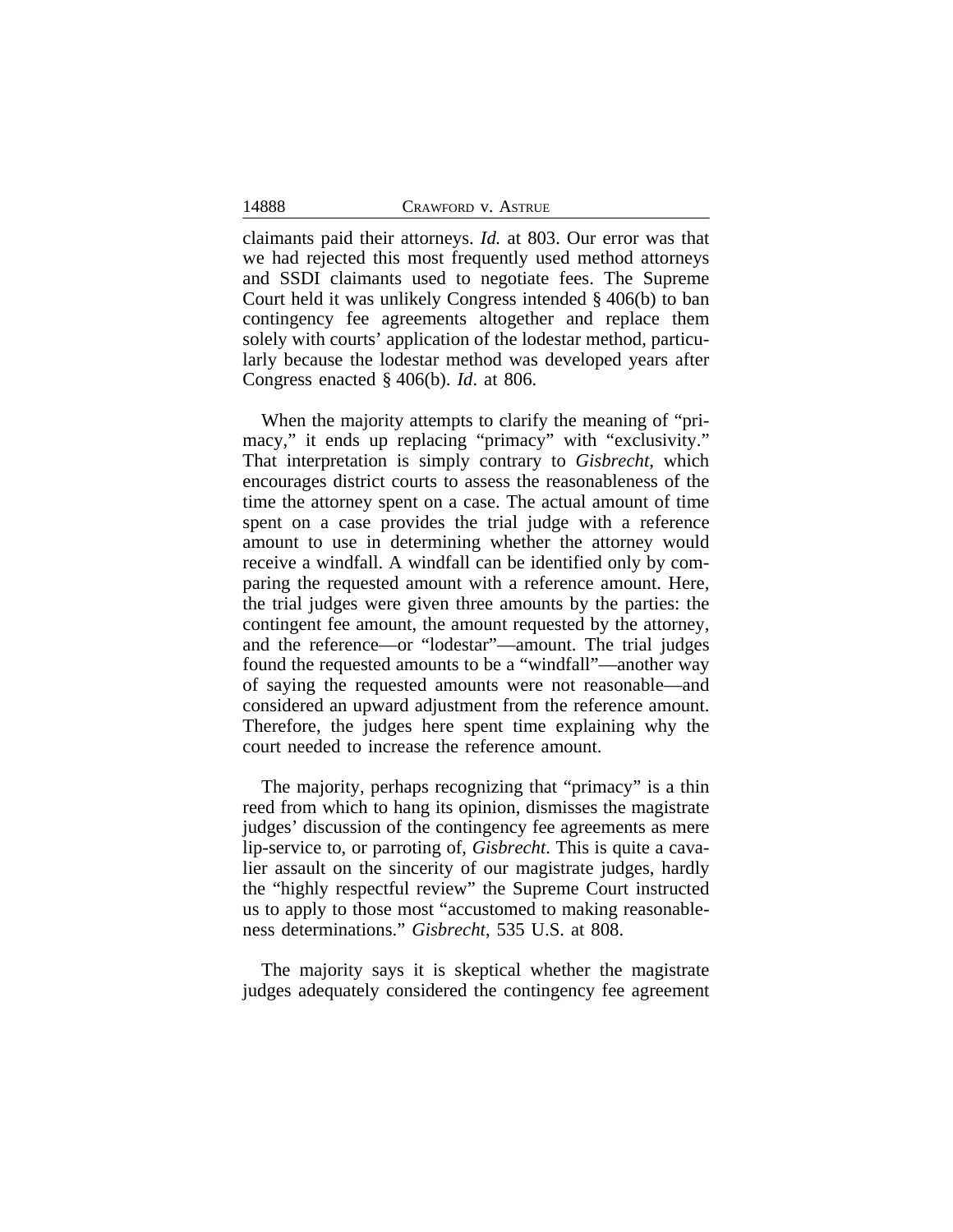because they each used the term "enhancement" when they compared the requested amount of attorneys' fees to the amount of time spent and the reasonable hourly rate. But, the choice of the term "enhancement" is supported by *Gisbrecht* itself. In describing the approved method of determining reasonableness, *Gisbrecht* relied on several other opinions, including *McGuire v. Sullivan*, 873 F.2d 974, 979, 981 (7th Cir. 1989), which refer to "enhancements" and "risk enhancements" over a lodestar figure when discussing whether a contingent-fee agreement is reasonable. Thus, the use of this one word does not reflect an improper analysis.

The second reason the majority may doubt the magistrate judges' decisions is that the fees award were each significantly lower than the requested amount. In other words, the majority does not like the final result. That the judges in the majority would have awarded higher fees, however, does not mean the magistrate judges abused their discretion and erred in applying *Gisbrecht*.

The magistrate judges found awarding the requested fees would result in a windfall for the attorneys.**<sup>2</sup>** The majority does not discuss how the magistrate judges erred in their findings that the requested fees would be a windfall for the attorneys; nor does the majority even discuss what properly defines the discretionary range in which the magistrates could find a windfall. It is the magistrate judges, however, and not this court, who best know the cases, the pleadings, the effort invested by each attorney, and all other relevant factors in assessing whether the requested fee awards were reasonable. This familiarity is decisive. If the magistrate judges found that the attorneys did not assume a significant risk in accepting representation, then awarding a significant fee based on the risk of litigation would indeed be a "windfall."

<sup>&</sup>lt;sup>2</sup> "Windfall" seems like a good term to apply to a fee award if "the benefits are large in comparison to the amount of time the attorney spent on the case." *Id.* at 807.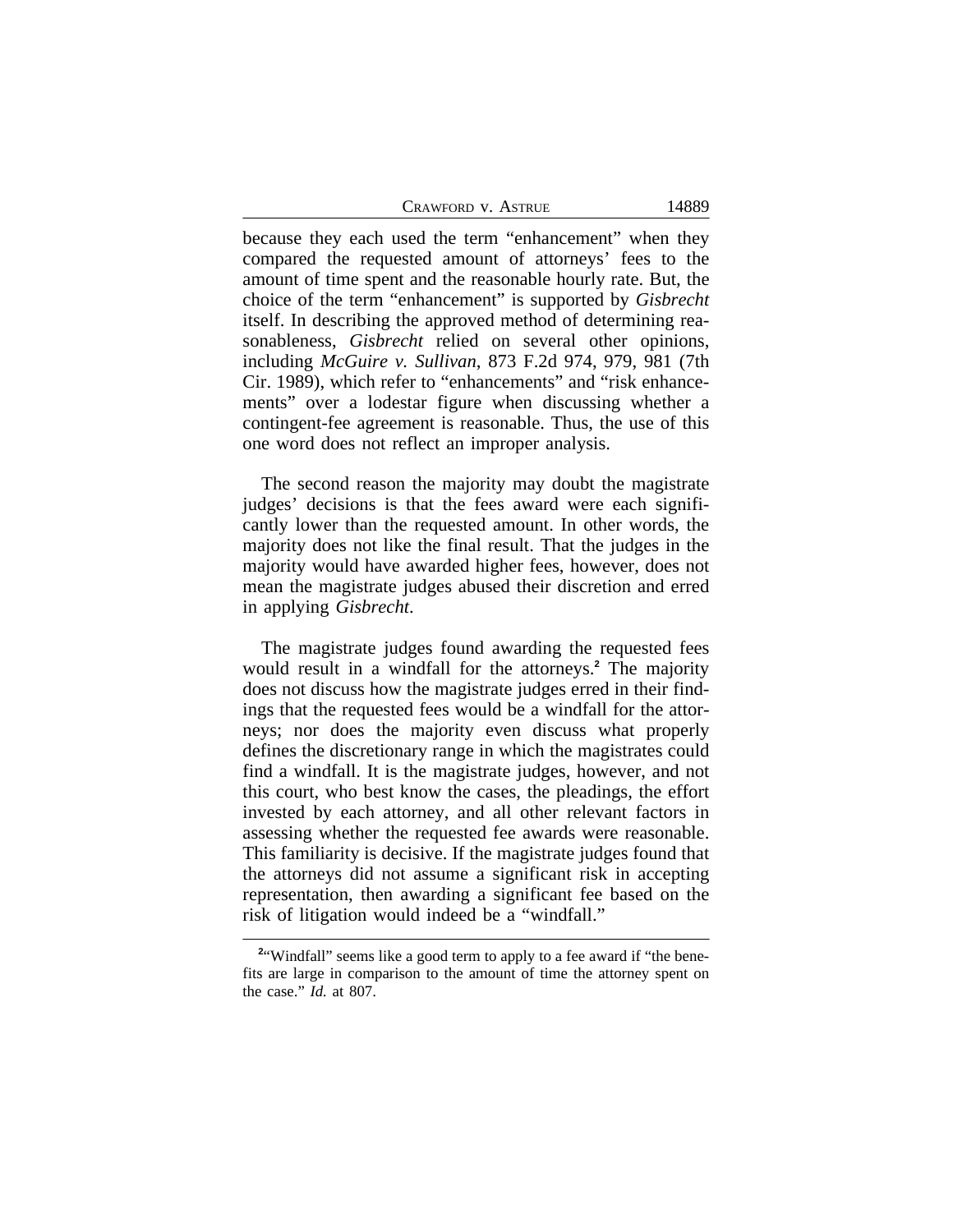The majority devotes all of three sentences to discussing what would be reasonable fees and why. It asserts (1) the fees requested were reasonable because the attorneys requested less than the full 25% allowed under the contingency fee agreement; (2) the attorneys will not receive a percentage of the SSDI claimants future benefits; and (3) the "attorneys assumed significant risk in accepting these cases, including the risk that no benefits would be awarded or that there would be a long court or administrative delay in resolving the case." Op. at 14880. The attorneys' choices to reduce their requested fees tell us only that they too were somewhat loath to seek the full amount of fees as written in the contracts. An attorney must still show the requested amount is reasonable, not merely that the requested amount is less than an admittedly higher, unreasonable amount.**<sup>3</sup>**

The second reason is a red herring; future benefits are never available under § 406(b) and cannot contribute to assessing whether a particular fee request under § 406(b) is reasonable.

The third reason is directly contrary to the specific findings of the magistrate judge in *Washington*. There, the magistrate judge found the facts of the case weighed heavily in favor of the SSDI claimant, which demonstrated the attorney took on "very little risk" of losing the case. Yet, the majority says not a word about why the magistrate judge abused his discretion

**<sup>3</sup>**SSDI is not the only field of the law where attorney contingency fee contracts are subject to court supervision based on reasonableness. Personal injury contingency fee contracts for representation of minors and all sorts of probate court matters come to mind. In these cases, courts review contingency fee agreements for reasonableness and use many of the factors found in lodestar analyses, such as the amount of time spent on the case. *See, e.g.*, *Padilla v. McClellan,* 93 Cal. App. 4th 1100, 1107 (2001) (assessing the "type and difficulty of the matter, counsel's skill vis-à-vis the skill required to handle the case, counsel's age and experience, the time and attention counsel gave to the case, and the outcome"). *See also* Revised Code of Washington § 4.24.005 (providing for judicial review of attorneys' fees based on factors such as "time and labor required," in all tort actions).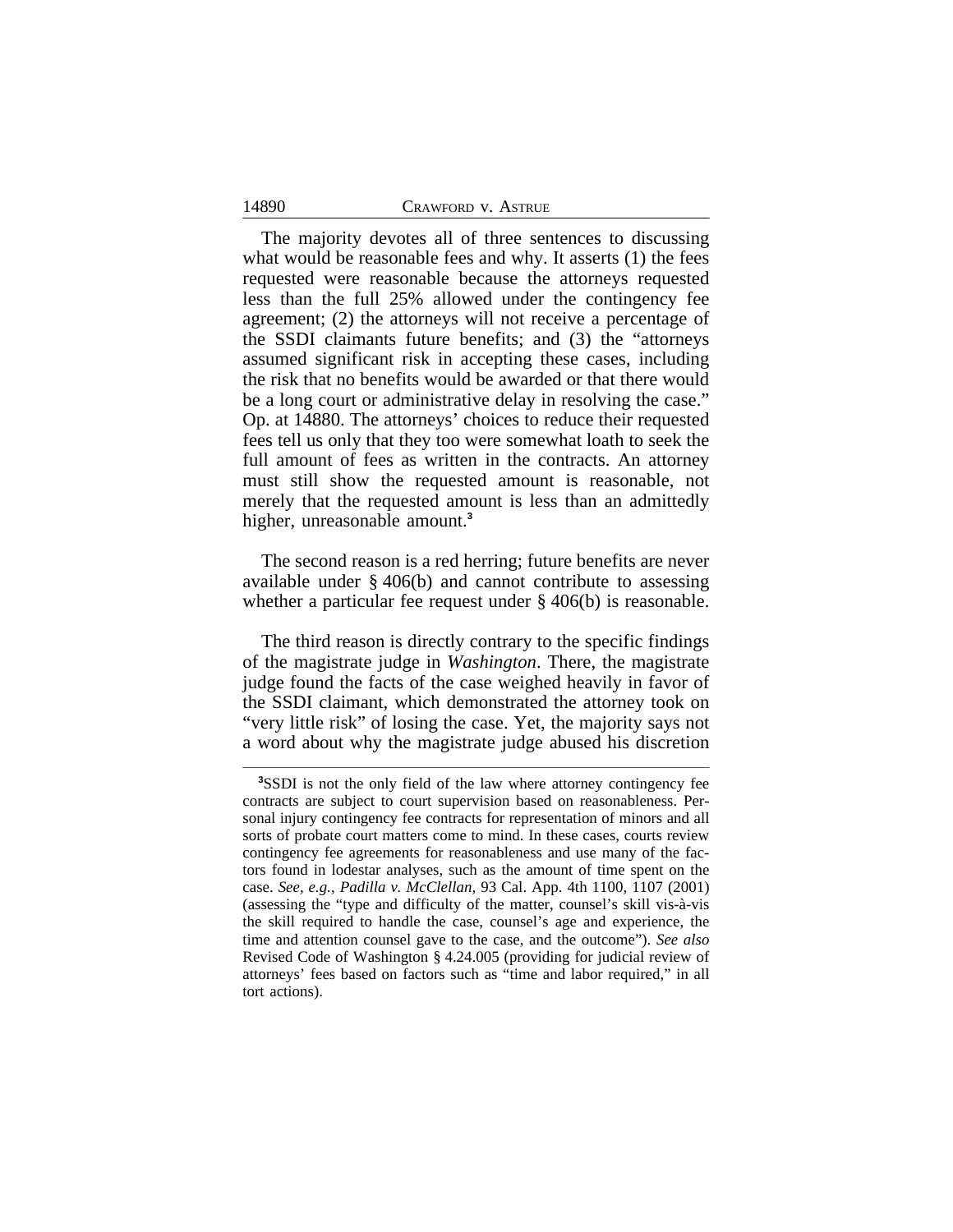in making this factual finding. So much for application of our standard of review. In *Crawford* and *Trejo*, the magistrate judges did not make explicit findings about the risk of losing the case, but considered the difficulty of the case in assessing the quality of the representation. Most importantly, *every* SSDI case involves risk of loss. If that factor is sufficient to show requested attorneys fees are reasonable, district courts will be reduced to rubber stamping contingency fee requests.

Similarly, there is no support for the majority's position that reversing the magistrate judges' orders is necessary to assure SSDI claimants have a corps of attorneys from which to choose, to be sure to receive adequate representation. This musing by the majority lacks any support in this record. Further, if a redistribution of money, awarded to palliate the claimant's disability, between the disabled claimant and his attorney is needed to make available adequate plaintiffs' counsel, that is a policy consideration to be addressed by Congress, not the courts.

Perhaps the strongest contention in support of reversing the decisions below is that the magistrate judges did not precisely explain the computations that led to their fee awards. The magistrate judges applied either a 40% or 100% risk-factor upward enhancement to the lodestar amount computed in each case. Admittedly, the magistrate judges appear to reach those specific numbers, as opposed to say, 45% or 103%, by judicial fiat; they do not explain how they reached these percentages. Instead, in *Crawford* and *Washington*, the magistrate judges explained that they increased the attorney fees by 40% above the lodestar, because (a) there was no excessive delay and (b) plaintiff's counsel was able to persuade the Commissioner to stipulate to a remand, ultimately leading to the favorable decision. However, the judges refused to increase the fee by 256% (that requested in *Crawford*) or 82% (that requested in *Washington*) because (1) counsel in *Crawford* did not meet his burden to show the risk of accepting the rep-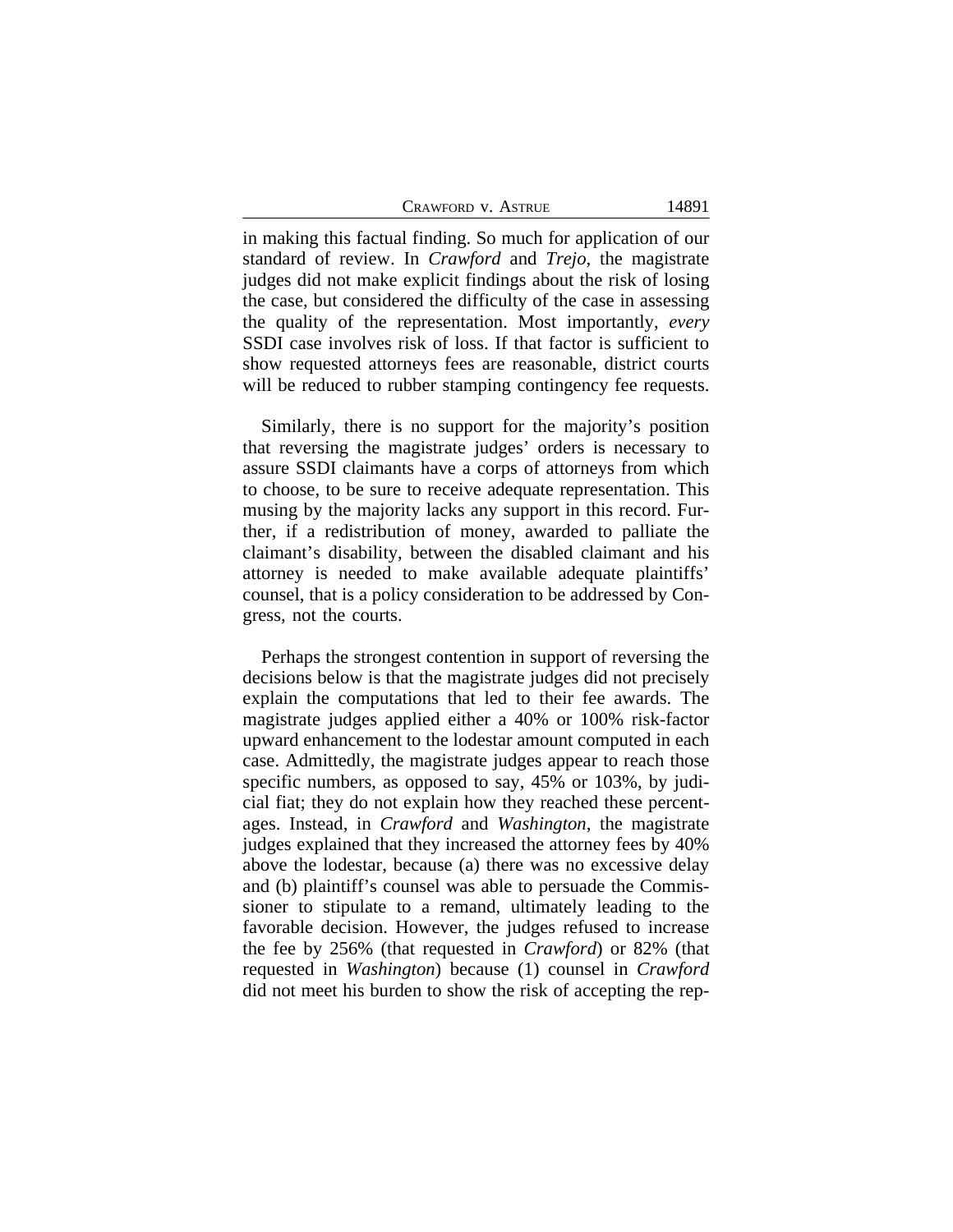resentation justified his requested amount**<sup>4</sup>** ; (2) counsel did not have to do much work to persuade the Commissioner to stipulate to a remand in *Washington*; and (3) counsel incurred little risk in *Washington*, because it was so clear that the ALJ had erred. In *Trejo*, the magistrate judge increased the fees by 100% because (1) the attorney provided high quality representation and (2) although there was excessive delay in reaching the ultimate decision, it was not due to plaintiff's counsel. However, the judge refused to increase the fee by 279%, because (1) counsel did not provide data on her firm's success rate; (2) there was no evidence the attorney was precluded from other employment due to acceptance of the case; and (3) the case did not require short time limitations.

In *Moreno v. City of Sacramento*, 534 F.3d 1106, 1112 (9th Cir. 2008), we held district courts must provide a specific explanation for reductions of requested fee awards greater than 10%. *Moreno*, however, involved a district court reducing an attorneys' fee request based on the district court's determination the attorney did redundant work and should not have been remunerated for specific hours the attorney claimed to have spent on the case. *See id.* at 1112-14. When a district court disregards and eliminates some of an attorneys' billable hours, the court can easily explain its reductions arithmetically. When a district court determines a contingent risk factor, however, arithmetic is insufficient.

For example, in *Trejo* the attorney requested \$24,000, which was 14% of the \$172,223 award for unpaid benefits to the SSDI claimant. The magistrate awarded \$12,650.40, or 7.3% of the unpaid benefits, by taking the number of hours

**<sup>4</sup>**The district court found, in part, counsel failed to meet his burden because he failed to provide data on the success rate of his firm. The success rate of plaintiff's specific firm is not relevant; it is the success rate of all attorneys who take on similar representations that matters for the purpose of determining contingent risk. Otherwise, the courts would punish successful attorneys and reward incompetent attorneys.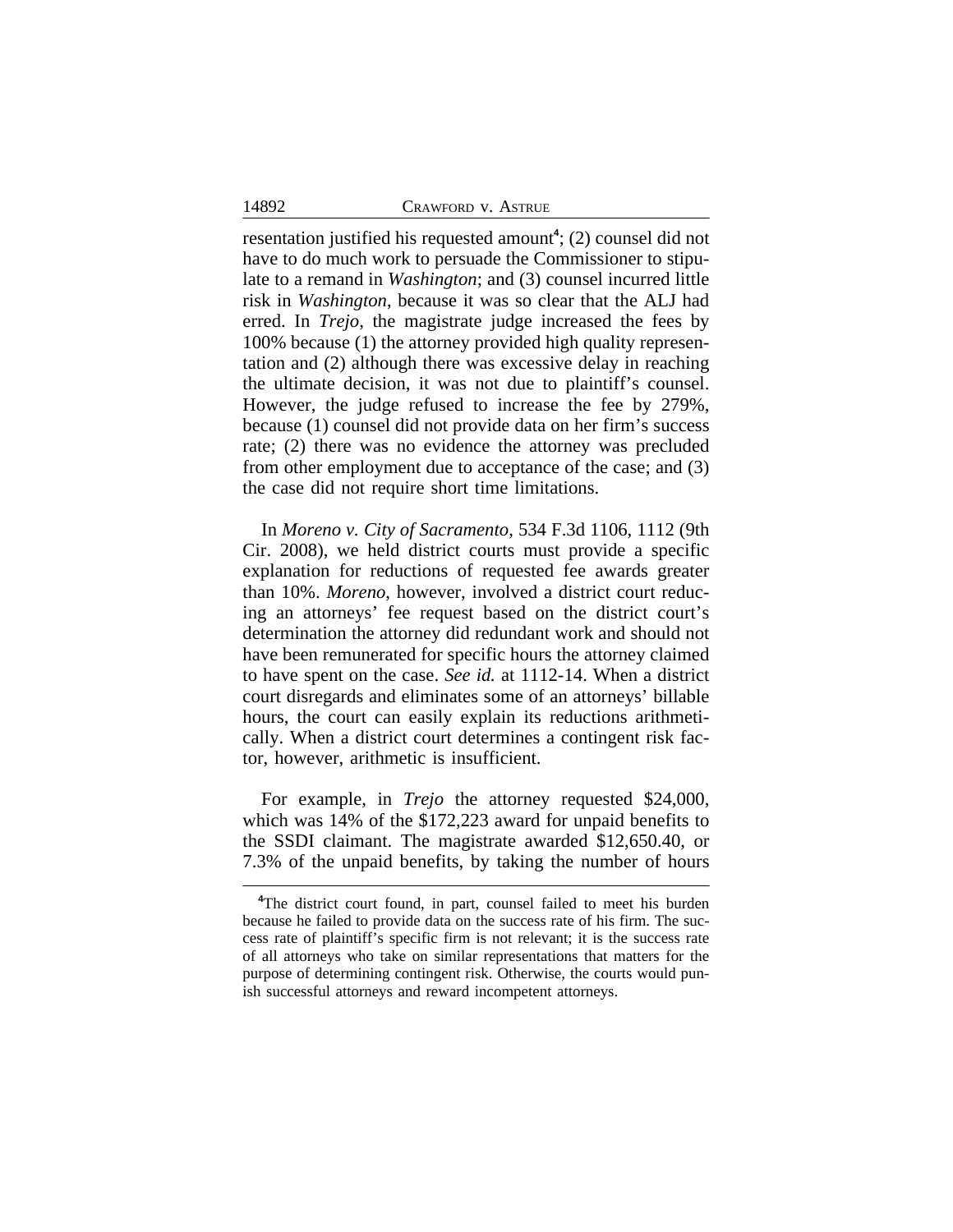multiplied by the average hourly rate of comparable attorneys (\$6,325.20) and then doubling that fee to take the attorney's risk of not getting paid into account. Would the majority require the magistrate judge to explain exactly how he arrived at 100%? The Supreme Court made it clear we should rely on the lower courts' expertise to make reasonableness determinations.

Lastly, even though the Supreme Court overruled this Circuit in *Gisbrecht*, it *remanded* "for recalculation of counsel fees payable from the claimant's past-due benefits." *Id*. at 793. The majority here criticizes and overrules the magistrate judges for failing to follow *Gisbrecht*. Then, by judicial fiat, it refuses to follow *Gisbrecht*'s direction. It states merely, "[b]ecause we have held that the fees are reasonable, nothing remains for the district courts to do in these cases, except to award those fees" and then awards the fees requested by the attorneys in each of these cases. *See* Slip Op. 14880. The appellate court, at most, can determine what the trial court did was error, but should remand to the district court to determine whether, upon according "primacy" to the contingency agreements, the district court determines the fees requested were reasonable.

If we overrule the district court, we (like the Supreme Court did in *Gisbrecht)* should remand these cases to those courts to make the reasonableness determination in these cases. *Gisbrecht* did not hold that contingent fee agreements, if not in excess of 25 percent of past-due benefits, are presumptively reasonable. *Gisbrecht,* 535 U.S. at 792. *Gisbrecht* instead gives the attorney for the plaintiff the burden of showing that "the fee sought is reasonable for the services rendered." *Id.* at 807. For these reasons alone, even if the magistrate courts in these decisions applied *Gisbrecht* incorrectly, we can only remand after giving them clarifying instructions. The Supreme Court has shown that remand is the correct procedure when district courts misapply the law in determining attorneys fees in SSDI cases, because district